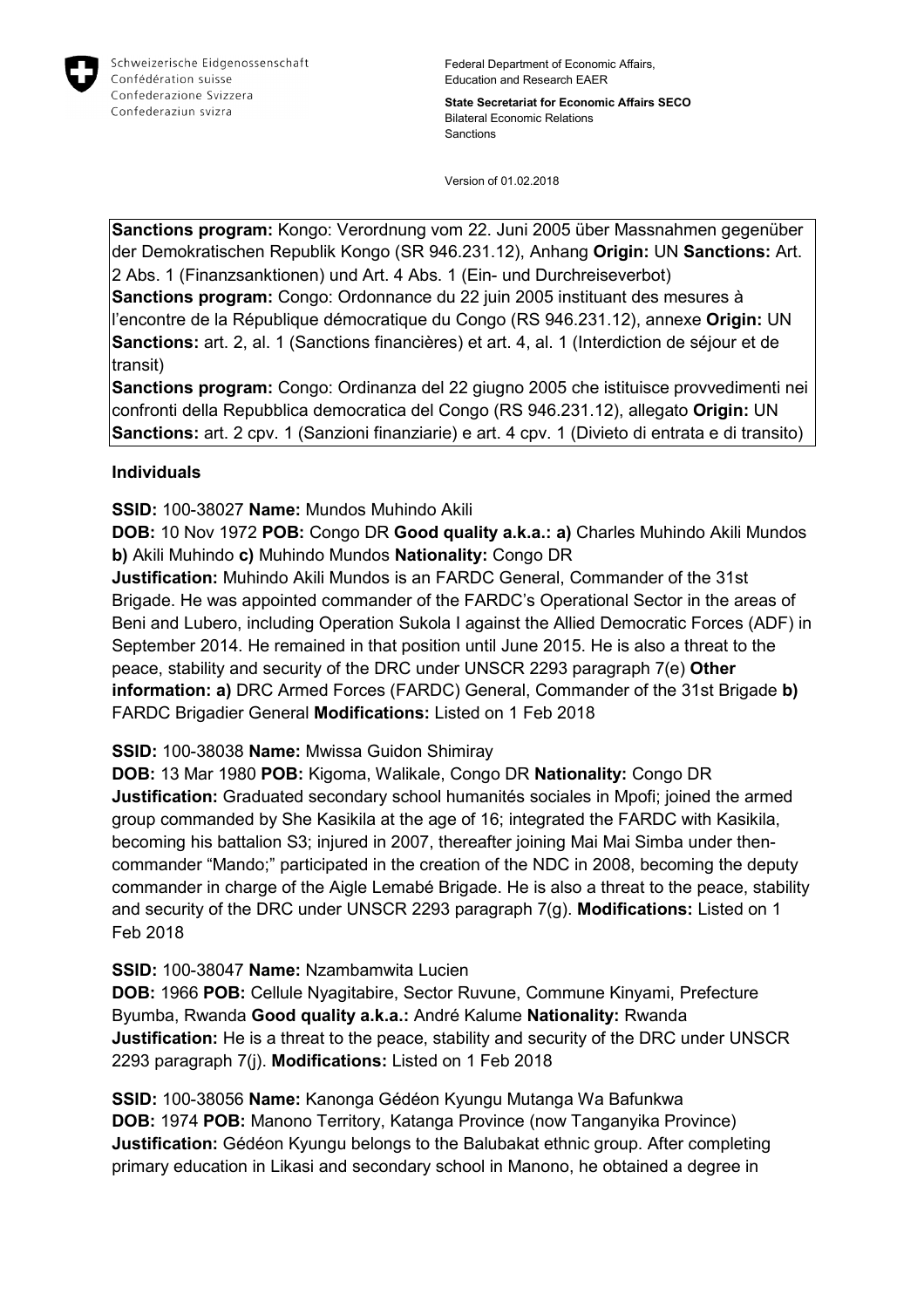pedagogy. In 1999 he joined the Maï Maï movement, commanding from 2003 one of the most active groups in the province of Katanga. In 2006, he visited UN peacekeeping forces to integrate through the disarmament, demobilization and reintegration (DDR) process. He escaped from prison in 2011 and surrendered in October 2016. He is a threat to the peace, stability and security of the DRC under UNSCR 2293 paragraph 7(e). **Other information:** Katangan rebel leader **Modifications:** Listed on 1 Feb 2018

#### **SSID:** 100-3099 **Name:** Bwambale Frank Kakolele

**Good quality a.k.a.: a)** Frank Kakorere **b)** Frank Kakorere Bwambale **c)** Aigle Blanc **Address:** Kinshasa, Congo DR (as of June 2016) **Nationality:** Congo DR **Justification:** Former RCD-ML leader, exercising influence over policies and maintaining command and control over the activities of RCD-ML forces, one of the armed groups and militias referred to in paragraph 20 of Res. 1493 (2003), responsible for trafficking of arms, in violation of the arms embargo. **Other information: a)** Designation: FARDC General **b)** Left the CNDP in January 2008. As of June 2011, resides in Kinshasa. Since 2010, Kakolele has been involved in activities apparently on behalf of the DRC government's Programme de Stabilisation et Reconstruction des Zones Sortant des Conflits Armés (STAREC), including participation in a STAREC mission to Goma and Beni in March 2011. DRC authorities arrested him in December 2013 in Beni, North Kivu Province, for allegedly blocking the DDR process. He left the DRC and lived in Kenya for some time, before being called back by the DRC Government to assist them with the situation in the Territory of Beni. He was arrested in October 2015 in the area of Mambasa for allegedly supporting a Mai Mai group, but no charges were brought and as of June 2016, he lived in Kinshasa. **Modifications:** Amended on 8 May 2013, 11 Mar 2015, 13 Oct 2016

## **SSID:** 100-3106 **Name:** Iyamuremye Gaston

**DOB:** 1948 **POB: a)** Musanze District, Northern Province, Rwanda **b)** Ruhengeri, Rwanda **Good quality a.k.a.: a)** Byiringiro Victor Rumuli **b)** Victor Rumuri **c)** Michel Byiringiro **Low quality a.k.a.:** Rumuli **Address:** North Kivu Province, Congo DR (as of June 2016) **Nationality:** Rwanda

**Justification:** According to multiple sources, including the UNSC DRC Sanctions Committee's Group of Experts, Gaston Iyamuremye is the second vice president of the FDLR and is considered a core member of the FDLR military and political leadership. Gaston Iyamuremye also ran Ignace Murwanashyaka's (President of the FDLR) office in Kibua, DRC until December 2009. **Other information:** Designation: a) FDLR Interim President, b) FDLR-FOCA 1st Vice-President, c) FDLR-FOCA Major General. **Modifications:** Amended on 11 Mar 2015, 13 Oct 2016

## **SSID:** 100-3122 **Name:** Kakwavu Bukande Jérôme

## **POB:** Goma, Congo DR **Good quality a.k.a.:** Jérôme Kakwavu **Low quality a.k.a.:**  Commandant Jérôme **Nationality:** Congo DR

**Justification:** Former President of UCD/FAPC. FAPC's control of illegal border posts between Uganda and the DRC – a key transit route for arms flows. As President of the FAPC, he exercised influence over policies and command and control over the activities of FAPC forces, which were involved in arms trafficking and, consequently, in violations of the arms embargo. According to the Office of the SRSG on Children and Armed Conflict, he was responsible for recruitment and use of children in Ituri in 2002. One of five senior FARDC officers who had been accused of serious crimes involving sexual violence and whose cases the Security Council had brought to the Government's attention during its visit in 2009. **Other**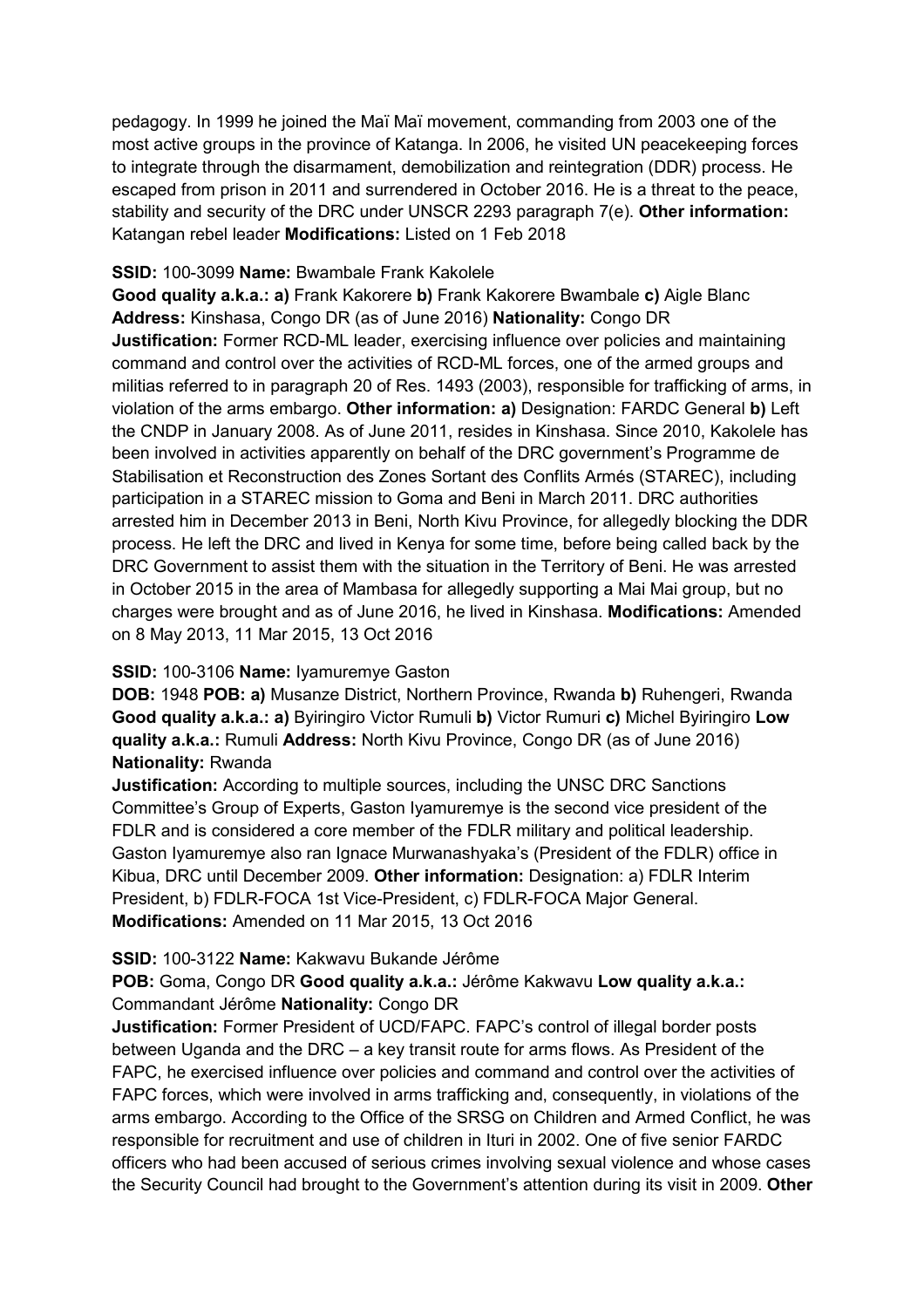**information:** Given the rank of General in the FARDC in December 2004. As of June 2011, detained in Makala Prison in Kinshasa. As of 25 March 2011, the High Military Court in Kinshasa opened a trial against Kakwavu for war crimes. In November 2014, convicted by a DRC military court to ten years in prison for rape, murder, and torture. **Modifications:**  Amended on 11 Mar 2015

## **SSID:** 100-3131 **Name:** Katanga Germain

**DOB:** 28 Apr 1978 **POB:** Mambasa, Ituri Province, Congo DR **Address:** Congo DR (in prison) **Nationality:** Congo DR

**Justification:** FRPI chief. Involved in weapons transfers, in violation of the arms embargo. According to the Office of the SRSG on Children and Armed Conflict, he was responsible for recruitment and use of children in Ituri from 2002 to 2003. **Other information:** Appointed General in the FARDC in December 2004. Handed over by the Government of the DRC to the International Criminal Court on 18 October 2007. Initially convicted on 23 May 2014 by the ICC to 12 years in prison for war crimes and crimes against humanity, the ICC Appeals Chamber reduced his sentence and determined that Katanga's sentence should be completed on 18 January 2016. Although he was detained in the Netherlands for the duration of his trial, Katanga was transferred to a DRC prison in December 2015 and charged for other crimes previously committed in Ituri. **Modifications:** Amended on 8 May 2013, 11 Mar 2015, 13 Oct 2016

## **SSID:** 100-3136 **Name:** Lubanga Thomas

**POB:** Ituri, Congo DR **Address:** Congo DR (in prison) **Nationality:** Congo DR **Justification:** President of the UPC/L, one of the armed groups and militias referred to in paragraph 20 of Res.1493 (2003), involved in the trafficking of arms, in violation of the arms embargo. According to the Office of the SRSG on Children and Armed Conflict, he was responsible for recruitment and use of children in Ituri from 2002 to 2003. **Other information:** Arrested in Kinshasa in March 2005 for UPC/L involvement in human rights abuses violations. Transferred to the ICC on 17 March 2006. Convicted by the ICC in March 2012 and sentenced to 14 years in prison. On 1 December 2014, ICC appeals judges upheld Lubanga's conviction and sentence.Transferred to a prison facility in the DRC on 19 December 2015 to serve out his sentence of imprisonment. **Modifications:** Amended on 8 May 2013, 11 Mar 2015, 13 Oct 2016

## **SSID:** 100-3150 **Name:** Mandro Khawa Panga

**DOB:** 20 Aug 1973 **POB:** Bunia, Congo DR **Good quality a.k.a.: a)** Kawa Panga **b)** Kawa Panga Mandro **c)** Kawa Mandro **d)** Yves Andoul Karim **e)** Mandro Panga Kahwa **f)** Yves Khawa Panga Mandro **Low quality a.k.a.: a)** Chief Kahwa **b)** Kawa **Address:** Uganda (as of May 2016) **Nationality:** Congo DR

**Justification:** Ex-President of PUSIC, one of the armed groups and militias referred to in paragraph 20 of Res. 1493 (2003) involved in arms trafficking, in violation of the arms embargo. According to the Office of the SRSG on Children and Armed Conflict, he was responsible for recruitment and use of children from 2001 to 2002. **Other information:** Placed in prison in Bunia in April 2005 for sabotage of the Ituri peace process. Arrested by Congolese authorities in October 2005, acquitted by the Court of Appeal in Kisangani, subsequently transferred to the judicial authorities in Kinshasa on new charges of crimes against humanity, war crimes, murder, aggravated assault and battery. In August 2014, a DRC military court in Kisangani convicted him of war crimes and crimes against humanity, sentenced him to nine years in prison, and ordered him to pay approximately USD 85,000 to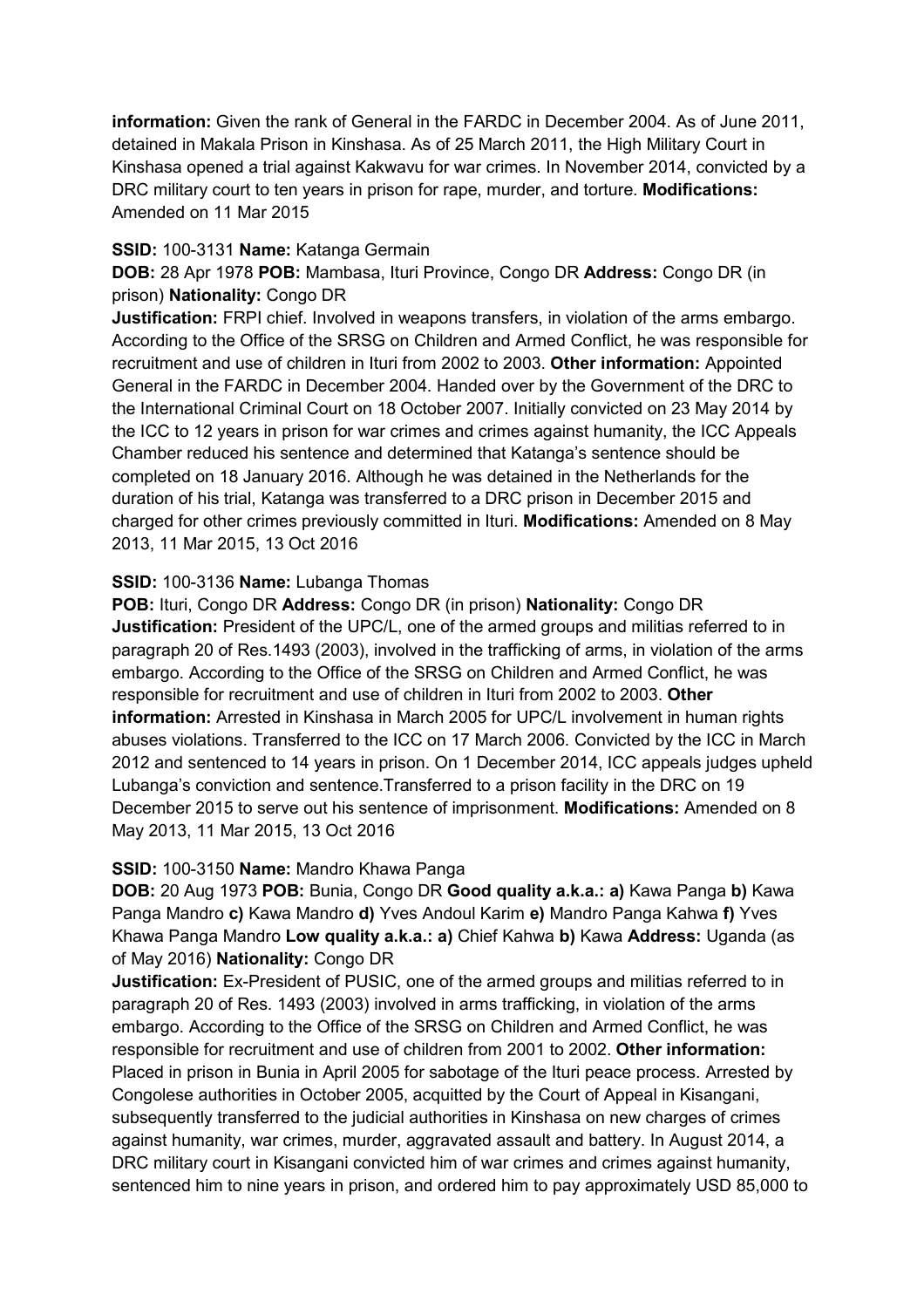his victims. He served his sentence and resides in Uganda as of May 2016. **Modifications:**  Amended on 8 May 2013, 11 Mar 2015, 13 Oct 2016

## **SSID:** 100-3166 **Name:** Mbarushimana Callixte

**DOB:** 24 Jul 1963 **POB:** Ndusu/Ruhengeri, Northern Province, Rwanda **Nationality:** Rwanda

**Justification:** Executive Secretary of the FDLR and Vice-President of the FDLR military high command until his arrest. Political/Military leader of a foreign armed group operating in the Democratic Republic of the Congo, impeding the disarmament and the voluntary repatriation and resettlement of combatants, per Security Council resolution 1857 (2008) OP 4 (b). **Other information: a)** Arrested in Paris on 3 October 2010 under ICC warrant for war crimes and crimes against humanity committed by FDLR troops in the Kivus in 2009. Transferred to The Hague on 25 January 2011 and released by the ICC in late 2011. Elected FDLR Executive Secretary on 29 November 2014 for a five-year term. **b)** Designation: FDLR Executive Secretary. **Modifications:** Amended on 11 Mar 2015, 13 Oct 2016

## **SSID:** 100-3177 **Name:** Mpamo Iruta Douglas

**DOB: a)** 28 Dec 1965 **b)** 29 Dec 1965 **POB: a)** Bashali, Masisi, Congo DR **b)** Goma, Congo DR **c)** Uvira, Congo DR **Good quality a.k.a.:** Douglas Iruta Mpamo **Low quality a.k.a.:**  Mpano **Address:** Gisenyi, Rwanda (as of June 2011) **Nationality:** Congo DR **Justification:** Owner/Manager of the Compagnie Aérienne des Grands Lacs and of Great Lakes Business Company, whose aircraft were used to provide assistance to armed groups and militias referred to in paragraph 20 of Res.1493 (2003). Also responsible for disguising information on flights and cargo apparently to allow for the violation of the arms embargo. **Other information:** No known occupation since two of the planes managed by Great Lakes Business Company (GLBC) crashed. **Modifications:** Amended on 11 Mar 2015

# **SSID:** 100-3193 **Name:** Mudacumura Sylvestre

**DOB:** 1954 **POB:** Cellule Ferege, Gatumba sector, Kibilira commune, Gisenyi prefecture, Rwanda **Good quality a.k.a.: a)** Mupenzi Bernard **b)** General Major Mupenzi **c)** General Mudacumura **Low quality a.k.a.: a)** Radja **b)** Pharaoh **Address:** North Kivu Province, Congo DR (as of June 2016) **Nationality:** Rwanda

**Justification:** FDLR Commander, exercising influence over policies, and maintaining command and control over the activities of FDLR forces, one of the armed groups and militias referred to in paragraph 20 of Res. 1493 (2003), involved in trafficking of arms, in violation of the arms embargo. Mudacumura (or staff) was in telephone communication with FDLR leader Murwanashyaka in Germany, including at the time of the Busurungi Massacre May 2009, and military commander Major Guillaume during Umoja Wetu and Kimia II operations in 2009. According to the Office of the SRSG on Children and Armed Conflict, he was responsible for 27 cases of recruitment and use of children by troops under his command in North Kivu from 2002 to 2007. **Other information: a)** The International Criminal Court issued an arrest warrant for Mudacumura on 12 July 2012 for nine counts of war crimes, including attacking civilians, murder, mutilation, cruel treatment, rape, torture, destruction of property, pillaging and outrages against personal dignity, allegedly committed between 2009 and 2010 in the DRC. **b)** Designation: a) FDLR-FOCA Commander b) FDLR-FOCA Lieutenant General. **Modifications:** Amended on 11 Mar 2015, 13 Oct 2016

**SSID:** 100-3203 **Name:** Mugaragu Leodomir

**DOB: a)** 1954 **b)** 1953 **POB: a)** Kigali, Rwanda **b)** Rushashi, Northern Province, Rwanda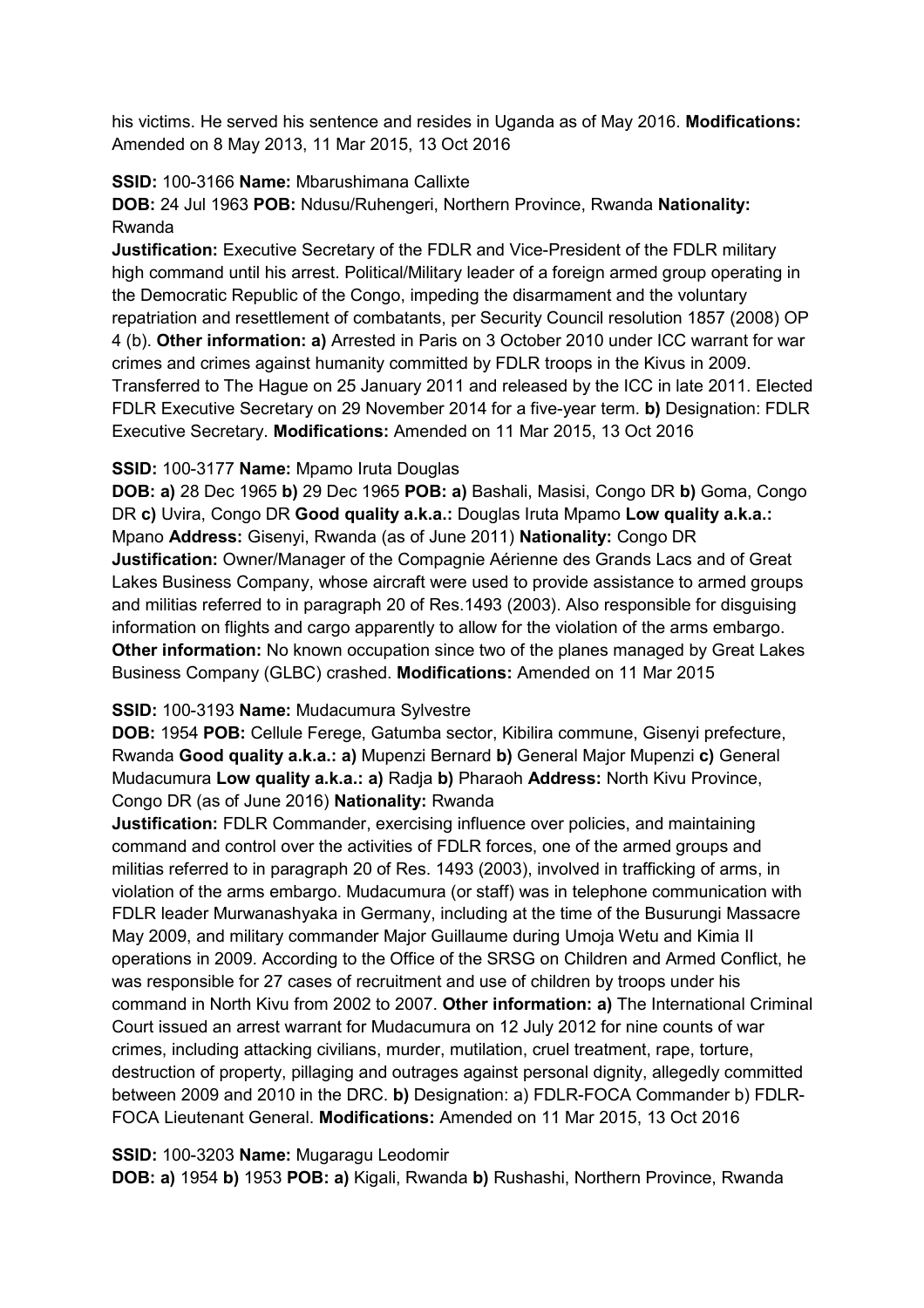**Good quality a.k.a.: a)** Manzi Leon **b)** Leo Manzi **Address:** FDLR HQ, Kikoma forest, Bogoyi, Walikale, North Kivu, Congo DR (as of June 2011) **Nationality:** Rwanda **Justification:** According to open source and official reporting, Leodomir Mugaragu is the Chief of Staff of the Forces Combattantes Abucunguzi/Combatant Force for the Liberation of Rwanda (FOCA), the FDLR's armed wing. According to official reporting Mugaragu is a senior planner for FDLR's military operations in the eastern DRC. **Other information:** FDLR-FOCA Chief of Staff, in charge of administration. **Modifications:** Amended on 11 Mar 2015

# **SSID:** 100-3217 **Name:** Mukulu Jamil

**DOB: a)** 1965 **b)** 1 Jan 1964 **POB:** Ntoke Village, Ntenjeru Sub County, Kayunga District, Uganda **Good quality a.k.a.: a)** Steven Alirabaki **b)** David Kyagulanyi **c)** Musezi Talengelanimiro **d)** Mzee Tutu **e)** Abdullah Junjuaka **f)** Alilabaki Kyagulanyi **g)** Hussein Muhammad **h)** Nicolas Luumu **i)** Julius Elius Mashauri **j)** David Amos Mazengo **Low quality a.k.a.: a)** Professor Musharaf **b)** Talengelanimiro **Address:** Uganda (reportedly in prison as of September 2016) **Nationality:** Uganda

**Justification:** According to open-source and official reporting, including the UNSC DRC Sanctions Committee's Group of Experts' reports, Mr. Jamil Mukulu is the military leader of the Allied Democratic Forces (ADF), a foreign armed group operating in the DRC that impedes the disarmament and voluntary repatriation or resettlement of ADF combatants, as described in paragraph 4 (b) of resolution 1857 (2008). The UNSC DRC Sanction Committee's Group of Experts has reported that Mukulu has provided leadership and material support to the ADF, an armed group operating in the territory of the DRC. According to multiple sources including the UNSC DRC Sanctions Committee's Group of Experts' reports, Jamil Mukulu has also continued to exercise influence over the policies, provided financing, and maintained direct command and control over the activities of, ADF forces in the field, including overseeing links with international terrorist networks. **Relation:** Leader of the ADF (SSID 100-27961) **Other information: a)** Designation: a) Head of the Allied Democratic Forces (ADF), b) Commander, Allied Democratic Forces **b)** Arrested in April 2015 in Tanzania and extradited to Uganda in July 2015. As of September 2016, Mukulu is reportedly being held in a police detention cell awaiting his trial for war crimes and grave breaches of the Geneva Convection under Ugandan Law. **Modifications:** Amended on 8 May 2013, 12 Aug 2014, 11 Mar 2015, 13 Oct 2016

## **SSID:** 100-3237 **Name:** Mujyambere Leopold

**DOB: a)** 17 Mar 1962 **b)** 1966 (approximately) **POB:** Kigali, Rwanda **Low quality a.k.a.: a)**  Musenyeri **b)** Achille **c)** Frere Petrus Ibrahim **Address:** Kinshasa, Congo DR (as of June 2016) **Nationality:** Rwanda

**Justification:** Commander of the Second Division of FOCA/the Reserve Brigades (an FDLR armed branch). Military leader of a foreign armed group operating in the Democratic Republic of the Congo, impeding the disarmament and the voluntary repatriation and resettlement of combatants, per Security Council resolution 1857 (2008) OP 4 (b). In evidence collated by the UNSC DRC Sanctions Committee Group of Experts, detailed in its report of 13 February 2008, girls recovered from FDLR-FOCA had previously been abducted and sexually abused. Since mid-2007, FDLR-FOCA, which previously recruited boys in their mid to late teens, has been forcefully recruiting youth from the age of 10 years. The youngest are then used as escorts, and older children are deployed as soldiers on the frontline, per Security Council resolution 1857 (2008) OP4 (d) and (e). **Other information:**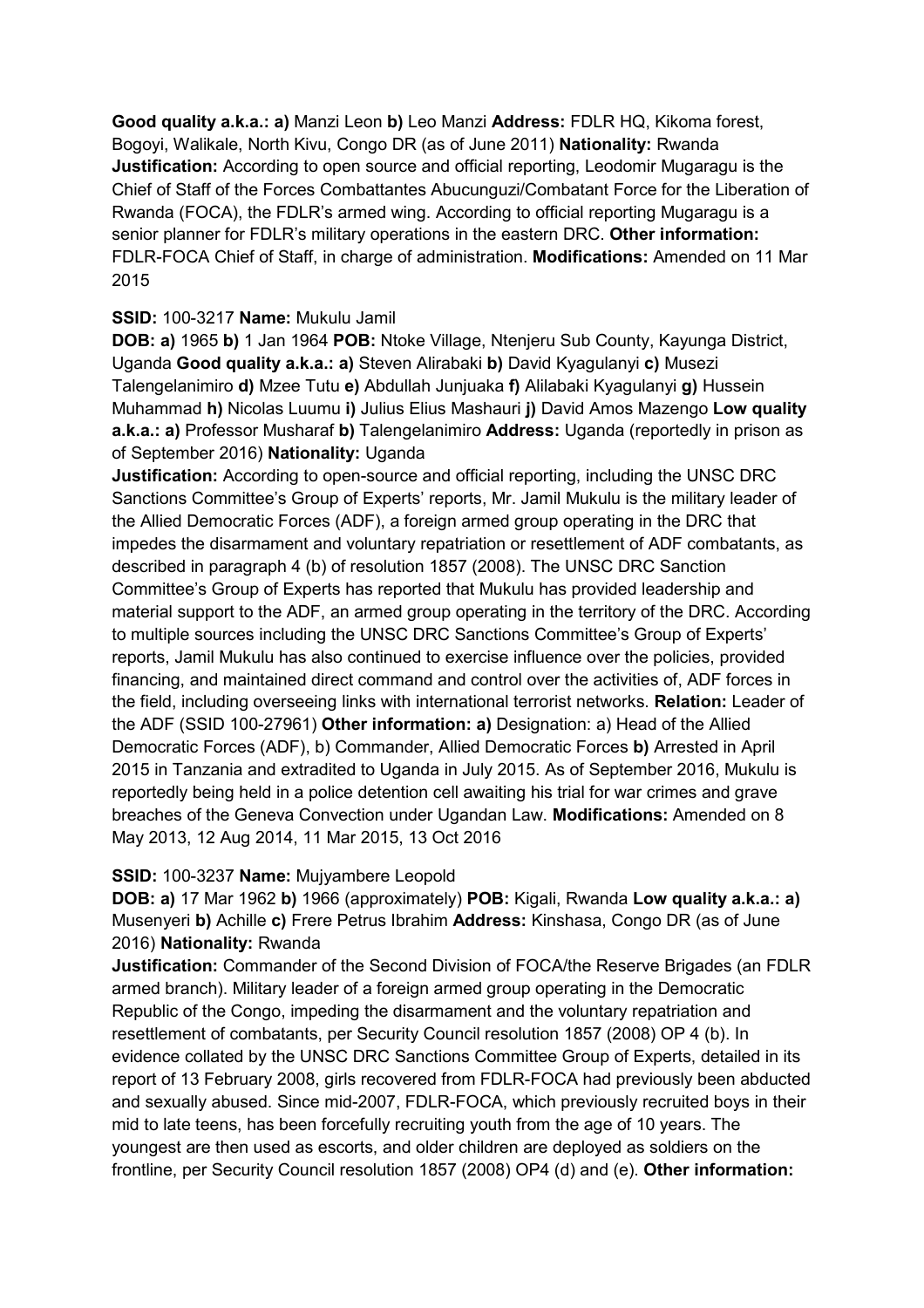**a)** Became acting FDLR-FOCA Deputy Commander in 2014. Captured in Goma, DRC by Congolese security services in early May 2016 and transferred to Kinshasa. **b)** Designation: a) FDLR-FOCA Chief of Staff b) FDLR-FOCA Interim Deputy Commander. **Modifications:**  Amended on 11 Mar 2015, 13 Oct 2016

## **SSID:** 100-3249 **Name:** Murwanashyaka Ignace

**Title:** Dr. **DOB:** 14 May 1963 **POB: a)** Butera, Rwanda **b)** Ngoma, Butare, Rwanda **Low quality a.k.a.:** Dr. Ignace **Address:** Germany (in prison) **Nationality:** Rwanda **Justification:** President of FDLR, and supreme commander of the FDLR armed forces exercising influence over policies, and maintaining command and control over the activities of FDLR forces, one of the armed groups and militias referred to in paragraph 20 of Res. 1493 (2003), involved in trafficking of arms, in violation of the arms embargo. In telephone communication with FDLR military field commanders (including during the Busurungi May 2009 massacre); gave military orders to the high command; involved in coordinating the transfer of arms and ammunition to FDLR units and relaying specific instructions for use; managing large sums of money raised through illicit sale of natural resources in areas of FDLR control. According to the Office of the SRSG on Children and Armed Conflict, he held command responsibility as President and military commander of FDLR for recruitment and use of children by the FDLR in Eastern Congo. **Other information: a)** Arrested by German authorities on 17 November 2009 and found guilty by a German court on 28 September 2015 of leadership of a foreign terrorist group and aiding in war crimes. Received a 13-year sentence and is in prison in Germany as of June 2016. Re-elected FDLR President on 29 November 2014 for a five-year term. **b)** Designation: FDLR President. **Modifications:**  Amended on 11 Mar 2015, 13 Oct 2016

## **SSID:** 100-3261 **Name:** Musoni Straton

**DOB: a)** 6 Apr 1961 **b)** 4 Jun 1961 **POB:** Mugambazi, Kigali, Rwanda **Good quality a.k.a.:**  IO Musoni **Nationality:** Rwanda

**Justification:** Through his leadership of the FDLR, a foreign armed group operating in the DRC, Musoni is impeding the disarmament and voluntary repatriation or resettlement of combatants belonging to those groups, in breach of resolution 1649 (2005). **Other information: a)** Arrested by German authorities on 17 November 2009, found guilty in a German court on 28 September 2015 of leadership of a foreign terrorist group, and received an 8-year sentence. Musoni was released from prison immediately after the trial, having served over 5 years of his sentence. **b)** Designation: Former FDLR Vice President. **Modifications:** Amended on 11 Mar 2015, 13 Oct 2016

## **SSID:** 100-3272 **Name:** Mutebutsi Jules

**DOB:** 1964 **POB:** Minembwe South Kivu, Congo DR **Good quality a.k.a.: a)** Jules Mutebusi **b)** Jules Mutebuzi **c)** Colonel Mutebutsi **Nationality:** Congo DR

**Justification:** Joined forces with other renegade elements of former RCD-G to take town of Bukavu in May 2004 by force. Implicated in the receipt of weapons outside of FARDC structures and provision of supplies to armed groups and militia mentioned in paragraph 20 of Res. 1493 (2003), in violation of the arms embargo. **Other information:** Former FARDC Deputy Military Regional Commander of 10th Military Region in April 2004, dismissed for indiscipline. In December 2007, he was arrested by Rwandan authorities when he tried to cross the border into the DRC. Reported to have died in Kigali on 9 May 2014. **Modifications:** Amended on 11 Mar 2015, 13 Oct 2016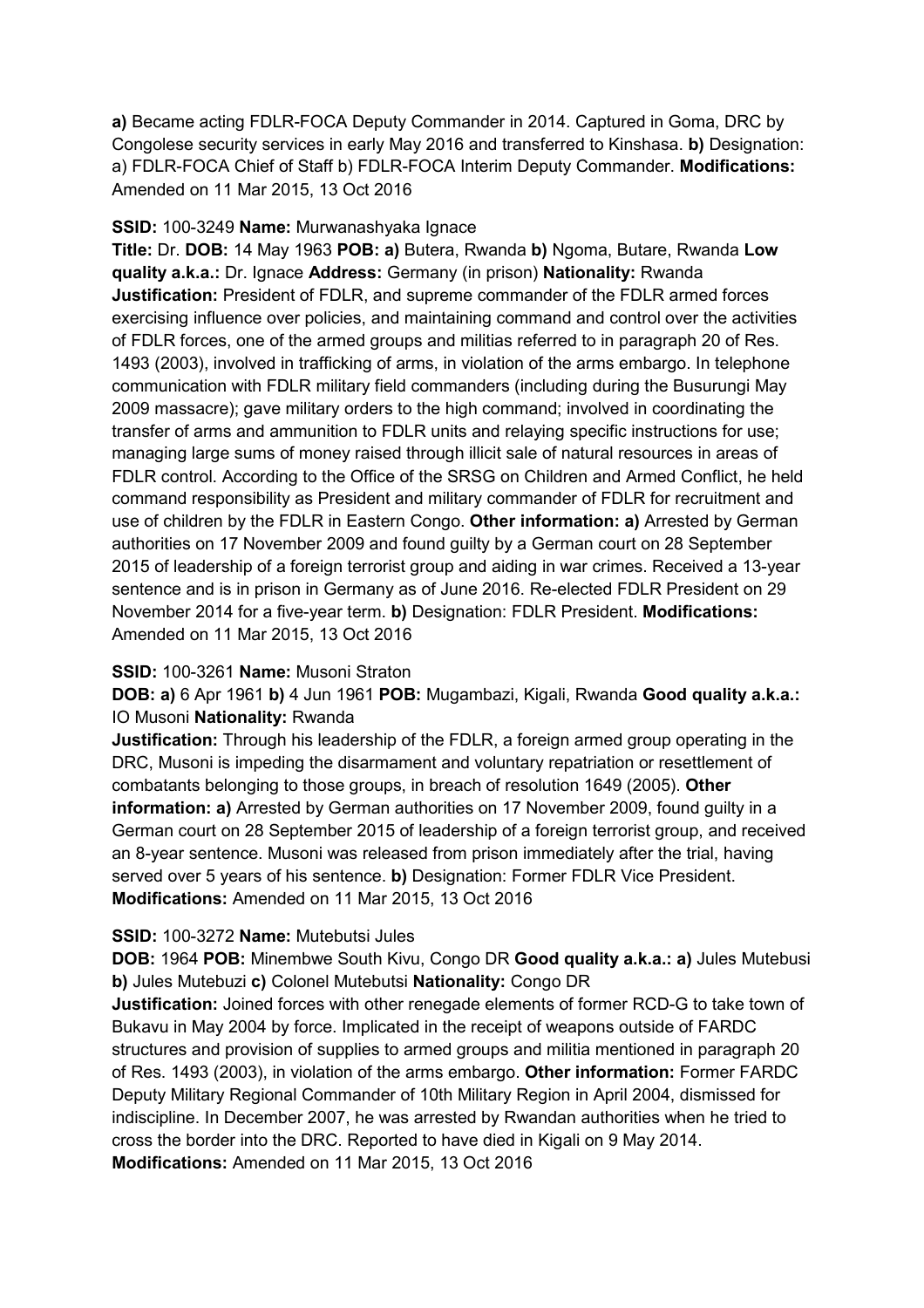## **SSID:** 100-3284 **Name:** Ngudjolo Mathieu Chui

**DOB:** 8 Oct 1970 **POB:** Bunia, Ituri Province, Congo DR **Good quality a.k.a.:** Cui Ngudjolo **Address:** Congo DR **Nationality:** Congo DR

**Justification:** FNI Chief of Staff and former Chief of Staff of the FRPI, exercising influence over policies and maintaining command and control over the activities of FRPI forces, one of the armed groups and militias referred to in paragraph 20 of Res. 1493 (2003), responsible for trafficking of arms, in violation of the arms embargo. According to the Office of the SRSG on Children and Armed Conflict, he was responsible for recruitment and use of children under 15 years old in Ituri in 2006. **Other information:** Arrested by MONUC in Bunia in October 2003. Surrendered by the Government of the DRC to the International Criminal Court on 7 February 2008. Acquitted of all charges by the ICC in December 2012, and the verdict was upheld by the Appeals Chamber on 27 February 2015. Ngudjolo filed a claim for asylum in the Netherlands, but was denied. He was deported to the DRC on 11 May 2015. **Modifications:** Amended on 8 May 2013, 11 Mar 2015, 13 Oct 2016

## **SSID:** 100-3290 **Name:** Njabu Floribert Ngabu

**DOB:** 23 May 1971 **Good quality a.k.a.: a)** Floribert Njabu **b)** Floribert Ndjabu **c)** Floribert Ngabu Ndjabu **Nationality:** Congo DR **Identification document:** Passport No. OB 0243318, Congo DR

**Justification:** President of FNI, one of the armed groups and militias referred to in paragraph 20 of Res. 1493 (2003), involved in the trafficking of arms, in violation of the arms embargo. **Other information:** Under house arrest in Kinshasa since March 2005 for FNI involvement in human rights abuses.Transferred to The Hague on 27 March 2011 to testify in the ICC Germain Katanga and Mathieu Ngudjolo trials. Applied for asylum in the Netherlands in May 2011. In October 2012, a Dutch court denied his asylum claim. In July 2014, he was deported from the Netherlands to DRC, where he was placed under arrest. **Modifications:** Amended on 8 May 2013, 11 Mar 2015, 13 Oct 2016

## **SSID:** 100-3297 **Name:** Nkunda Laurent

**DOB: a)** 6 Feb 1967 **b)** 2 Feb 1967 **POB:** Rutshuru, North Kivu, Congo DR **Good quality a.k.a.: a)** Nkunda Mihigo Laurent **b)** Laurent Nkunda Bwatare **c)** Laurent Nkundabatware **d)**  Laurent Nkunda Mahoro Batware **e)** Laurent Nkunda Batware **Low quality a.k.a.: a)**  Chairman **b)** General Nkunda **c)** Papa Six **Nationality:** Congo DR

**Justification:** Joined forces with other renegade elements of former RCD-G to take Bukavu in May 2004 by force. In receipt of weapons outside of FARDC in violation of the arms embargo. According to the Office of the SRSG on Children and Armed Conflict, he was responsible for 264 cases of recruitment and use of children by troops under his command in North Kivu from 2002 to 2009. **Other information:** Former RCD-G General. Founder, National Congress for the People's Defense, 2006; Senior Officer, Rally for Congolese Democracy-Goma (RCD-G), 1998–2006; Officer Rwandan Patriotic Front (RPF), 1992– 1998. Laurent Nkunda was arrested by Rwandan authorities in Rwanda in January 2009 and replaced as the commander of the CNDP. Since then, he has been under house arrest in Kigali, Rwanda. DRC Government's request to extradite Nkunda for crimes committed in eastern DRC has been refused by Rwanda. In 2010, Nkunda's appeal for illegal detention was rejected by Rwandan court in Gisenyi, ruling that the matter should be examined by a military court. Nkunda's lawyers appealed with the Rwandan Military Court. **Modifications:**  Amended on 11 Mar 2015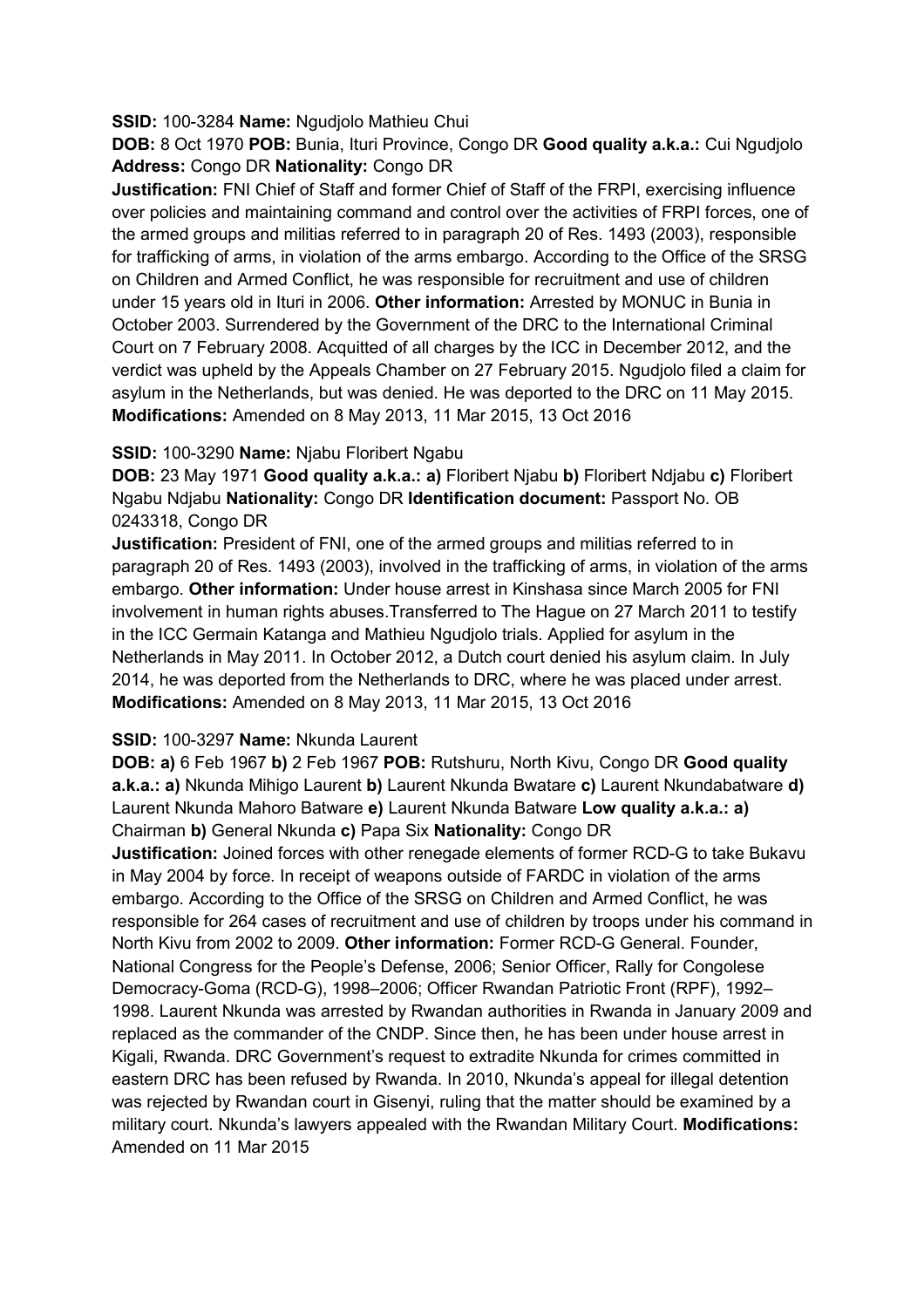## **SSID:** 100-3315 **Name:** Nsanzubukire Felicien

**DOB:** 1967 **POB: a)** Murama, Kigali, Rwanda **b)** Rubungo, Kigali, Rwanda **c)** Kinyinya, Kigali, Rwanda **Good quality a.k.a.:** Fred Irakeza **Address:** South Kivu Province, Congo DR (as of June 2016) **Nationality:** Rwanda

**Justification:** Felicien Nsanzubukire supervised and coordinated the trafficking of ammunition and weapons between at least November 2008 and April 2009 from the United Republic of Tanzania, via Lake Tanganyika, to FDLR units based in the Uvira and Fizi areas of South Kivu. **Other information:** Designation: a) FDLR-FOCA Subsector Commander b) FDLR-FOCA Colonel. **Modifications:** Amended on 11 Mar 2015, 13 Oct 2016

# **SSID:** 100-3325 **Name:** Ntawunguka Pacifique

**DOB: a)** 1 Jan 1964 **b)** 1964 (approximately) **POB:** Gaseke, Gisenyi Province, Rwanda **Good quality a.k.a.:** Pacifique Ntawungula **Low quality a.k.a.: a)** Colonel Omega **b)** Nzeri **c)** Israel **Address:** Rutshuru Territory, North Kivu, Congo DR (as of June 2016) **Nationality:** Rwanda

**Justification:** Commander of the First Division of FOCA (an FDLR armed wing). Military leader of a foreign armed group operating in the Democratic Republic of the Congo, impeding the disarmament and the voluntary repatriation and resettlement of combatants, in violation of Security Council resolution 1857 (2008) OP 4 (b). In evidence collated by the UNSC DRC Sanctions Committee Group of Experts, detailed in its report of 13 February 2008, girls recovered from FDLR-FOCA had previously been abducted and sexually abused. Since mid-2007, FDLR-FOCA, which previously recruited boys in their mid to late teens, has been forcefully recruiting youth from the age of 10 years. The youngest are then used as escorts, and older children are deployed as soldiers on the frontline, in violation of Security Council resolution 1857 (2008) OP4 (d) and (e). **Other information: a)** Designation: a) FDLR-FOCA "SONOKI" Sector Commander b) FDLR-FOCA Brigadier General **b)** Received military training in Egypt. **Modifications:** Amended on 11 Mar 2015, 13 Oct 2016

# **SSID:** 100-3339 **Name:** Nyakuni James

# **Nationality:** Uganda

**Justification:** Trade partnership with Jérôme Kakwavu, particularly smuggling across the DRC/Uganda border, including suspected smuggling of weapons and military material in unchecked trucks. Violation of the arms embargo and provision of assistance to armed groups and militia referred to in paragraph 20 of Res. 1493 (2003), including financial support that allows them to operate militarily.

# **SSID:** 100-3344 **Name:** Nzeyimana Stanislas

**DOB: a)** 1 Jan 1966 **b)** 1967 (approximately) **c)** 28 Aug 1966 **POB:** Mugusa, Butare, Rwanda **Good quality a.k.a.: a)** Deogratias Bigaruka Izabayo **b)** Izabayo Deo **c)** Jules Mateso Mlamba **Low quality a.k.a.: a)** Bigaruka **b)** Bigurura **Nationality:** Rwanda **Justification:** Deputy Commander of the FOCA (an FDLR armed branch). Military leader of a foreign armed group operating in the Democratic Republic of the Congo, impeding the disarmament and the voluntary repatriation and resettlement of combatants, per Security Council resolution 1857 (2008) OP 4 (b). In evidence collated by the UNSC DRC Sanctions Committee Group of Experts, detailed in its report of 13 February 2008, girls recovered from FDLR-FOCA had previously been abducted and sexually abused. Since mid-2007, FDLR-FOCA, which previously recruited boys in their mid to late teens, has been forcefully recruiting youth from the age of 10 years. The youngest are then used as escorts, and older children are deployed as soldiers on the frontline, per Security Council resolution 1857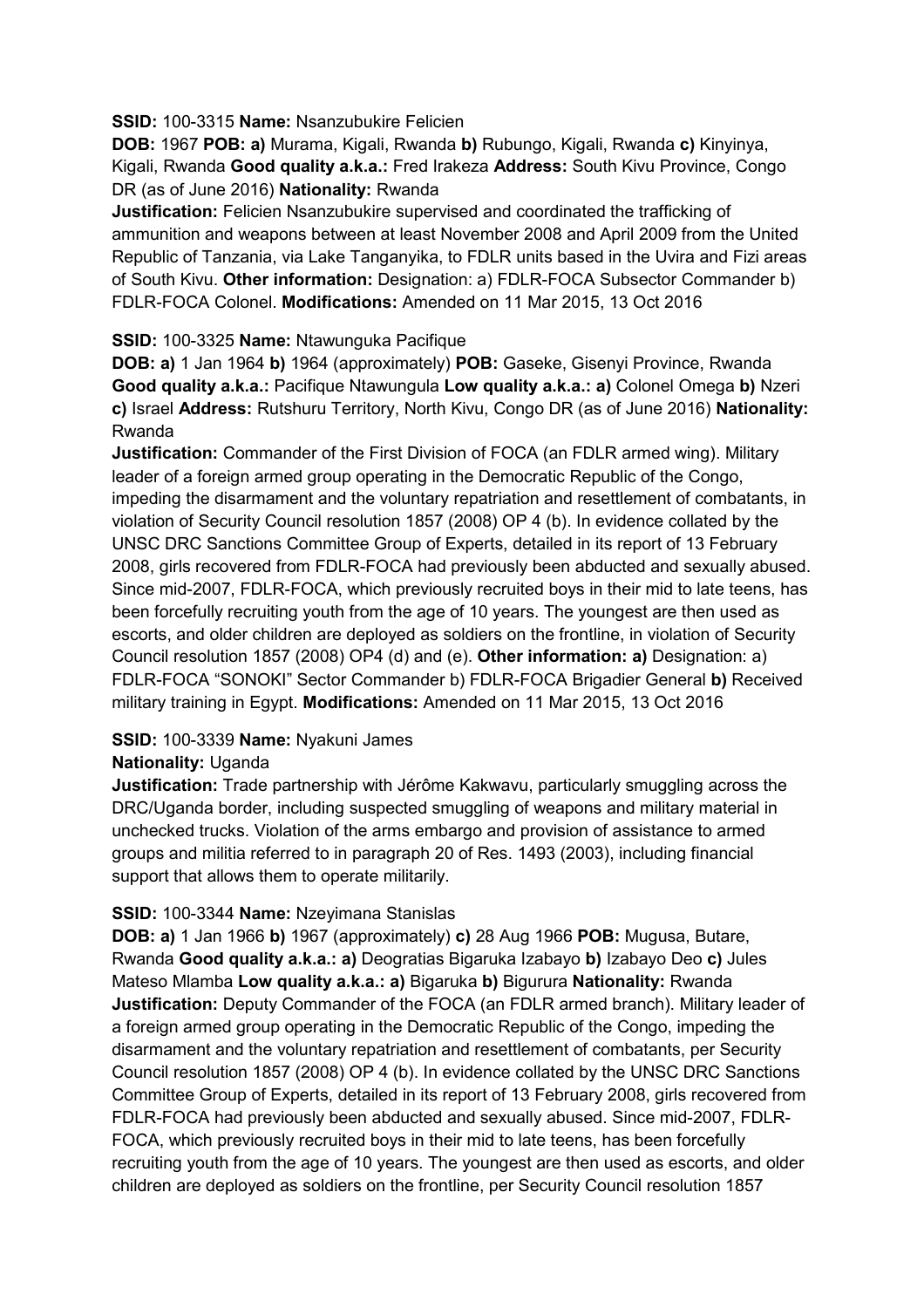(2008) OP4 (d) and (e). **Other information: a)** Designation: Former FDLR-FOCA Deputy Commander **b)** Disappeared while in Tanzania in early 2013. Whereabouts unknown as of June 2016. **Modifications:** Amended on 8 May 2013, 11 Mar 2015, 13 Oct 2016

## **SSID:** 100-3361 **Name:** Ozia Mazio Dieudonné

# **DOB:** 6 Jun 1949 **POB:** Ariwara, Congo DR **Good quality a.k.a.:** Ozia Mazio **Low quality a.k.a.: a)** Omari **b)** Mr Omari **Nationality:** Congo DR

**Justification:** Financial schemes with Jérôme Kakwavu and FAPC and smuggling across the DRC/Uganda border, allowing supplies and cash to be made available to Kakwavu and his troops. Violation of the arms embargo, including by providing assistance to armed groups and militia referred to in paragraph 20 of Res. 1493 (2003). **Other information:** While president of the Fédération des entreprises congolaises (FEC) in Aru territory, Dieudonné Ozia Mazio is believed to have died in Ariwara on 23 September 2008. **Modifications:**  Amended on 11 Mar 2015

# **SSID:** 100-3373 **Name:** Sheka Ntabo Ntaberi

**DOB:** 4 Apr 1976 **POB:** Walikale Territory, Congo DR **Nationality:** Congo DR **Justification:** Ntabo Ntaberi Sheka, Commander-in-Chief of the political branch of the Mayi Mayi Sheka, is the political leader of a Congolese armed group that impedes the disarmament, demobilization, or reintegration of combatants. The Mayi Mayi Sheka is a Congo-based militia group that operates from bases in Walikale territory in eastern DRC. The Mayi Mayi Sheka group has carried out attacks on mines in eastern DRC, including taking over the Bisiye mines and extorting from locals. Ntabo Ntaberi Sheka has also committed serious violations of international law involving the targeting of children. Ntabo Ntaberi Sheka planned and ordered a series of attacks in Walikale territory from 30 July to 2 August, 2010, to punish local populations accused of collaborating with Congolese Government forces. In the course of the attacks, children were raped and were abducted, subjected to forced labor and subjected to cruel, inhumane or degrading treatment. The Mayi Mayi Sheka militia group also forcibly recruits boys and holds children in their ranks from recruitment drives. **Other information:** Designation: Commander-in-Chief, Nduma Defence of Congo, Mayi Mayi Sheka group. **Modifications:** Amended on 11 Mar 2015

# **SSID:** 100-3382 **Name:** Taganda Bosco

**POB:** Bigogwe, Rwanda **Good quality a.k.a.: a)** Bosco Ntaganda **b)** Bosco Ntagenda **c)**  General Taganda **Low quality a.k.a.: a)** Lydia **b)** Terminator **c)** Tango Romeo **d)** Romeo **e)**  Major **Address:** Goma, Congo DR (as of June 2011) **Nationality:** Congo DR **Justification:** UPC/L military commander, exercising influence over policies and maintaining command and control over the activities of UPC/L, one of the armed groups and militias referred to in paragraph 20 of Res. 1493 (2003), involved in the trafficking of arms, in violation of the arms embargo. He was appointed General in the FARDC in December 2004 but refused to accept the promotion, therefore remaining outside of the FARDC. According to the Office of the SRSG on Children and Armed Conflict, he was responsible for recruitment and use of children in Ituri in 2002 and 2003, and 155 cases of direct and/or command responsibility for recruitment and use of children in North Kivu from 2002 to 2009. As CNDP Chief of Staff, had direct and command responsibility for the massacre at Kiwanja (November 2008). **Other information: a)** DOB range: between 1973 and 1974 **b)** Born in Rwanda, he moved to Nyamitaba, Masisi territory, North Kivu, when he was a child. Nominated FARDC Brigadier-General by Presidential Decree on 11 December 2004, following Ituri peace agreements. Formerly Chief of Staff in CNDP and became CNDP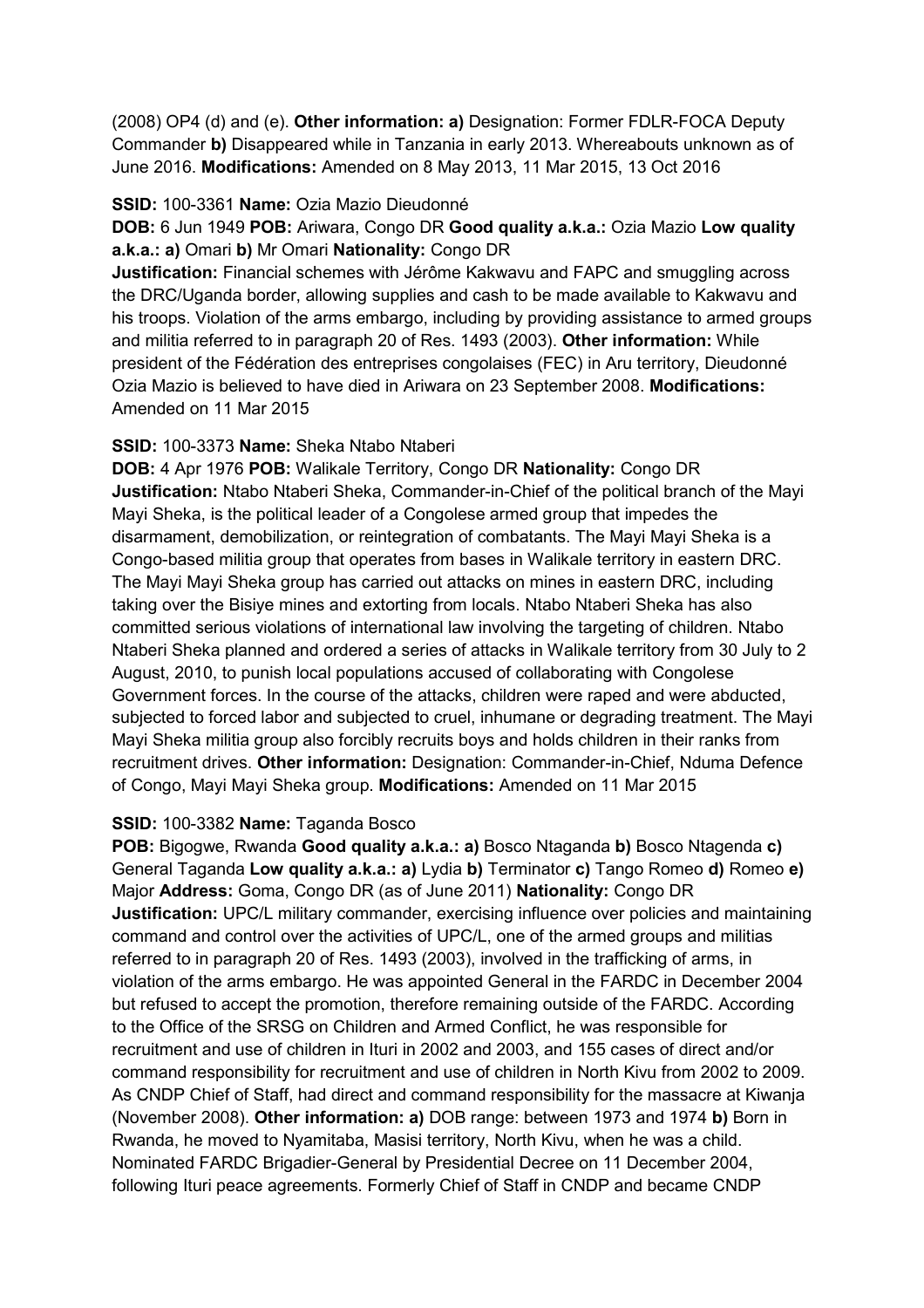military commander since the arrest of Laurent Nkunda in January 2009. Since January 2009, de facto Deputy Commander of consecutive anti-FDLR operations «Umoja Wetu», «Kimia II», and «Amani Leo» in North and South Kivu. **c)** Entered Rwanda in Mar 2013 and voluntarily surrendered to ICC officials in Kigali on March 22. Transferred to the ICC in The Hague, Netherlands. On 9 June 2014, ICC confirmed 13 charges of war crimes and five charges of crimes against humanity against him; the trial is scheduled to start 2 June 2015. **d)** Low quality a.k.a. a) Lydia (when he was part of APR.), c) Tango Romeo (Call sign), d) Romeo (Call sign) **Modifications:** Amended on 8 May 2013, 11 Mar 2015

## **SSID:** 100-3400 **Name:** Zimurinda Innocent

**DOB: a)** 1 Sep 1972 **b)** 1975 (approximately) **c)** 16 Mar 1972 **POB: a)** Ngungu, Masisi Territory, North Kivu, Congo DR **b)** Masisi, Congo DR **Low quality a.k.a.:** Zimulinda **Address:** Rubavu, Mudende, Rwanda **Nationality:** Congo DR

**Justification:** According to multiple sources, Lt Col Innocent Zimurinda, in his capacity as one of the commanders of the FARDC 231st Brigade, gave orders that resulted in the massacre of over 100 Rwandan refugees, mostly women and children, during an April 2009 military operation in the Shalio area. The UNSC DRC Sanctions Committee's Group of Experts reported that Lt Col Innocent Zimurinda was witnessed first hand refusing to release three children from his command in Kalehe, on August 29, 2009. According to multiple sources, Lt Col Innocent Zimurinda, prior to the CNDP's integration into FARDC, participated in a November 2008 CNDP operation that resulted in the massacre of 89 civilians, including women and children, in the region of Kiwanja. In March 2010, 51 human rights groups working in eastern DRC alleged that Zimurinda was responsible for multiple human rights abuses involving the murder of numerous civilians, including women and children, between February 2007 and August 2007. Zimurinda was accused in the same complaint of responsibility for the rape of a large number of women and girls. According to a May 21, 2010, statement by the Special Representative of the Secretary General for Children and Armed Conflict, Innocent Zimurinda has been involved in the arbitrary execution of child soldiers, including during operation Kimia II. According to the same statement, he denied access by the UN Mission in the DRC (MONUC) to screen troops for minors. According to the UNSC DRC Sanctions Committee's Group of Experts, Lt Col Zimurinda holds direct and command responsibility for child recruitment and for maintaining children within troops under his command. **Other information: a)** Integrated in the FARDC in 2009 as a Lieutenant Colonel, brigade commander in FARDC Kimia II Ops, based in Ngungu area. In July 2009, Zimurinda was promoted to full Colonel and became FARDC Sector commander in Ngungu and subsequently in Kitchanga in FARDC Kimia II and Amani Leo Operations. Whereas Zimurinda did not appear in the 31 December 2010 DRC Presidential ordinance nominating high FARDC officers, Zimurinda de facto maintained his command position of FARDC 22nd sector in Kitchanga and wears the newly issued FARDC rank and uniform. In December 2010, recruitment activities carried out by elements under the command of Zimurinda were denounced in open source reports. Entered the Republic of Rwanda on 16 Mar 2013. As of late 2014, residing in Ngoma camp, Rwanda. **b)** Designation: a) M23, Bde Comd, Rank: Colonel, b) Colonel in the FARDC **Modifications:** Amended on 8 May 2013, 11 Mar 2015

#### **SSID:** 100-22941 **Name:** Makenga Sultani

**DOB:** 25 Dec 1973 **POB:** Rutshuru, Congo DR **Good quality a.k.a.: a)** Colonel Sultani Makenga **b)** Emmanuel Sultani Makenga **Nationality:** Congo DR **Justification:** Sultani Makenga is a military leader of the «mouvement du 23 Mars» (M23)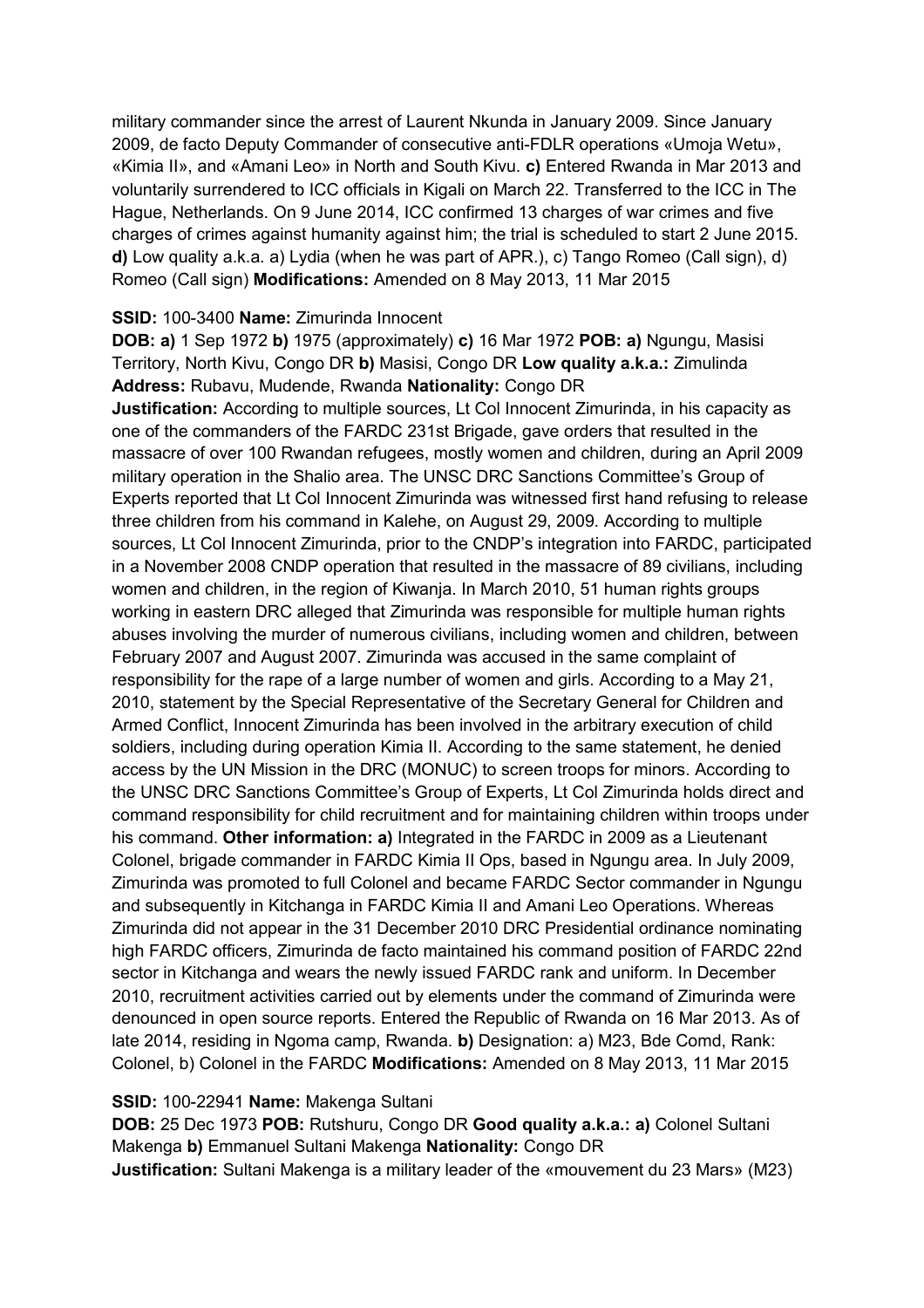group operating in the Democratic Republic of the Congo (DRC). As a leader of M23 (also known as the Congolese Revolutionary Army), Sultani Makenga has committed and is responsible for serious violations of international law involving the targeting of women and children in situations of armed conflict, including killing and maiming, sexual violence, abduction, and forced displacement. He has also been responsible for violations of international law related to M23's actions in recruiting or using children in armed conflict in the DRC. Under the command of Sultani Makenga, M23 has carried out extensive atrocities against the civilian population of the DRC. According to testimonies and reports, the militants operating under the command of Sultani Makenga have conducted rapes throughout Rutshuru territory against women and children, some of whom have been as young as 8 years old, as part of a policy to consolidate control in Rutshuru territory. Under Makenga's command, M23 has conducted extensive forced recruitment campaigns of children in the DRC and in the region, as well as killing, maiming, and injuring scores of children. Many of the forced child recruits have been under the age of 15. Makenga has also been reported to be the recipient of arms and related materiel in violation of measures taken by the DRC to implement the arms embargo, including domestic ordinances on the importing and possession of arms and related materiel. Makenga's actions as the leader of M23 have included serious violations of international law and atrocities against the civilian population of the DRC, and have aggravated the conditions of insecurity, displacement, and conflict in the region. **Other information:** A military leader of the «Mouvement du 23 Mars» (M23) group operating in the Democratic Republic of the Congo. In Uganda as of late 2014. **Modifications:** Amended on 11 Mar 2015

## **SSID:** 100-23709 **Name:** Ngaruye Wa Myamuro Baudoin

**Title:** Military leader of the Mouvement du 23 Mars (M23) **DOB: a)** 1 Apr 1978 **b)** 1978 **POB: a)** Bibwe, Congo DR **b)** Lusamambo, Lubero territory, Congo DR **Good quality a.k.a.:**  Colonel Baudoin Ngaruye **Address:** Rubavu / Mudende, Rwanda **Nationality:** Congo DR **Identification document:** Other No. 1-78-09-44621-80, Congo (FARDC ID) **Justification:** In April 2012, Ngaruye commanded the ex-CNDP mutiny, known as the Mouvement du 23 Mars (M23), under the orders of General Ntaganda. He is currently the third highest ranking military commander within the M23. The Group of experts on the DRC previously recommended him for designation in 2008 and 2009. He is responsible for and has committed severe violations of human rights and international law. He recruited and trained hundreds of children between 2008 and 2009 and then towards the end of 2010 for the M23. He has committed killing, maiming and abductions, often targeting women. He is responsible for executions and torture of deserters within the M23. In 2009 within the FARDC, he gave the orders to kill all men in Shalio village of Walikale. He also provided weapons, munitions and salaries in Masisi and Walikale under the direct orders from Ntaganda. In 2010 he orchestrated the forced displacement and expropriation of populations in the area of Lukopfu. He has also been extensively involved in criminal networks within the FARDC deriving profits from the mineral trade which led to tensions and violence with Colonel Innocent Zimurinda in 2011. **Other information: a)** Designation: Brigadier General **b)** Entered the Republic of Rwanda on 16 March 2013. As of late 2014, living in Ngoma camp, Rwanda. **Modifications:** Listed on 19 Dec 2012, amended on 8 May 2013, 11 Mar 2015

#### **SSID:** 100-23719 **Name:** Kaina Innocent

**DOB:** Nov 1973 **POB:** Bunagana, Rutshuru territory, Congo DR **Good quality a.k.a.:**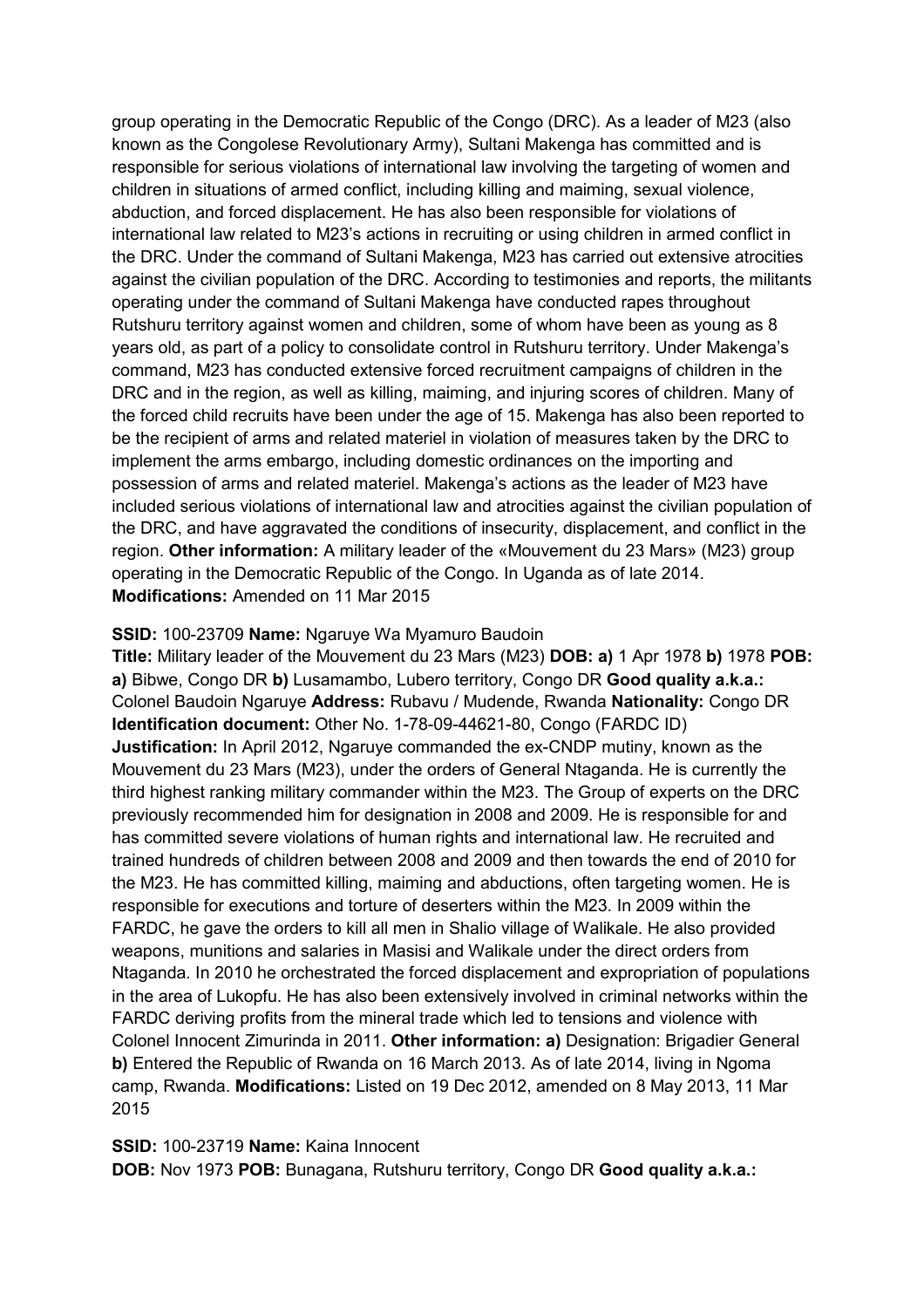Colonel Innocent Kaina **Low quality a.k.a.:** India Queen **Address:** Uganda (as of early 2016)

**Justification:** Innocent Kaina is currently a Sector commander in the Mouvement du 23 Mars (M23). He is responsible for and has committed serious violations of international law and human rights. In July 2007 the Garrison Military Tribunal of Kinshasa found Kaina responsible for crime against humanity committed in the District of Ituri, between May 2003 and December 2005. He was released in 2009 as part of the peace agreement between the Congolese government and the CNDP. Within the FARDC in 2009, he has been guilty of executions, abductions and maiming in Masisi territory. As Commander under the orders of General Ntaganda, he initiated the ex-CNDP mutiny in Rutshuru territory in April 2012. He ensured the security of the mutineers out of Masisi. Between May and August 2012, he oversaw the recruitment and training of over 150 children for the M23 rebellion, shooting the boys who had tried to escape. In July 2012 he travelled to Berunda and Degho for mobilization and recruitment activities for the M23. **Other information: a)** Designation: Former M23 Deputy Commander **b)** Became M23 deputy commander after the flight of Bosco Taganda's faction to Rwanda in March 2013. Fled to Uganda in November 2013. In Uganda as of early 2016. **Modifications:** Listed on 19 Dec 2012, amended on 11 Mar 2015, 13 Oct 2016

## **SSID:** 100-23788 **Name:** Badege Eric

**DOB:** 1971 **Address:** Rwanda (as of early 2016) **Nationality:** Congo DR **Justification: a)** According to a November 15, 2012, final report by the Group of Experts on the Democratic Republic of the Congo, "...Lt. Col. Eric Badege had become the focal point of M23 in Masisi and commanded joint operations... " with another military leader. Additionally, "a series of coordinated attacks carried out in August [2012] by Lt. Col. Badege... enabled M23 to destabilize a considerable part of Masisi territory." "According to former combatants, Lt Col. Badege... acted under the orders of Col. Makenga when he orchestrated the attacks. **b)** As a military commander of M23, Badege is responsible for serious violations involving the targeting of children or women in situations of armed conflict. According to the November 2012 Group of Experts report, there have been several major incidents of indiscriminate killings of civilians, including women and children. Since May 2012 Raia Mutomboki, under the command of M23, have killed hundreds of civilians in a series of coordinated attacks. In August, Badege carried out joint attacks which involved the indiscriminate killing of civilians. The November Group of Experts report states that these attacks were jointly orchestrated by Badege and Colonel Makoma Semivumbi Jacques. According to the Group of Experts Report, local leaders from Masisi stated that Badege commanded these Raia Mutomboki attacks on the ground. **c)** According to a July 28, 2012, Radio Okapi article, "the administrator of Masisi announced this Saturday, July 28th, the defection of the commander of the 2nd Battalion of the 410th Regiment FARDC base Nabiondo, about thirty kilometers northwest of Goma in North Kivu. According to him, Colonel Eric Badege and more than a hundred soldiers headed Friday to Rubaya, 80 kilometers north of Nabiondo. This information has been confirmed by several sources." **d)** According to a November 23, 2012 BBC article, M23 was formed when former members of the CNDP who had been integrated into the FARDC began to protest against bad conditions and pay, and lack of full implementation of the March 23, 2009 peace deal between the CNDP and the DRC that led to the CNDP's integration into the FARDC. **e)** M23 has been engaged in active military operations in order to take control of territory in eastern DRC, according to the November 2012 IPIS report. M23 and FARDC fought over control of several towns and villages in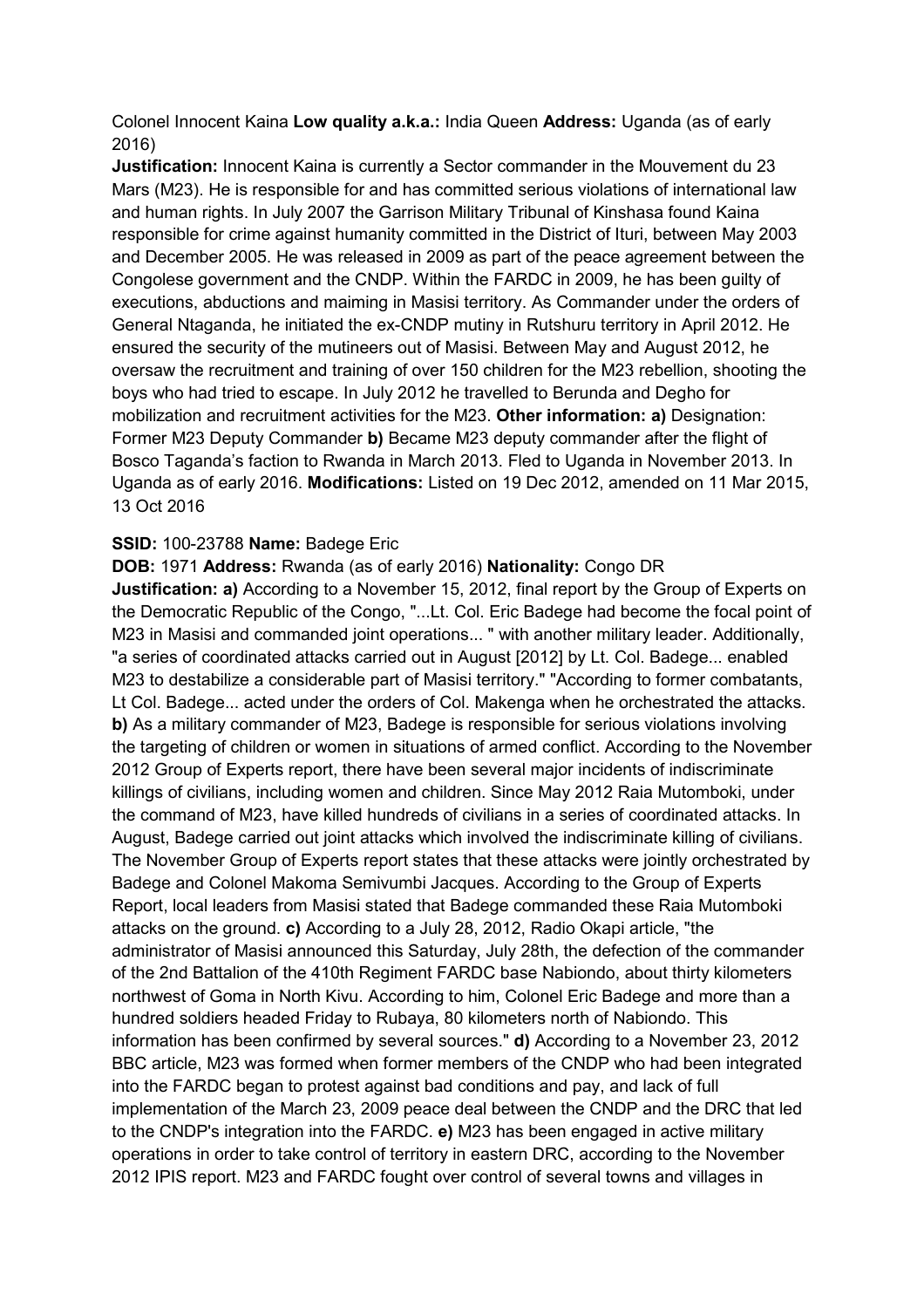eastern DRC on July 24 and July 25, 2012; M23 attacked the FARDC in Rumangabo on July 26, 2012; M23 drove FARDC from Kibumba on November 17, 2012; and M23 took control of Goma on November 20, 2012. **f)** According to the November 2012 Group of Experts report, several ex-M23 combatants claim that M23 leaders summarily executed dozens of children who attempted to escape after being recruited as M23 child soldiers. **g)** According to a September 11, 2012 report by Human Rights Watch (HRW), a Rwandan man, 18, who escaped after being forcibly recruited in Rwanda told HRW that he witnessed the execution of a 16-year old boy from his M23 unit who had tried to flee in June. The boy was captured and beaten to death by M23 fighters in front of the other recruits. An M23 commander who ordered his killing then allegedly told the other recruits "[h]e wanted to abandon us," as an explanation for why the boy had been killed. The report also states that witnesses claimed that at least 33 new recruits and other M23 fighters were summarily executed when they attempted to flee. Some were tied up and shot in front of other recruits as an example of the punishment they could receive. One young recruit told HRW, "[w]hen we were with M23, they said [we had a choice] and could stay with them or we could die. Lots of people tried to escape. Some were found and then that was immediately their death." **Other information:** He fled to Rwanda in March 2013 and is still living there as of early 2016. **Modifications:**  Listed on 5 Feb 2013, amended on 11 Mar 2015, 13 Oct 2016

#### **SSID:** 100-23793 **Name:** Runiga Jean-Marie Lugerero

**DOB: a)** 1960 (approximately) **b)** 9 Sep 1966 **POB:** Bukavu, Congo DR **Good quality a.k.a.:** Jean-Marie Rugerero **Address:** Rubavu / Mudende, Rwanda

**Justification: a)** A July 9, 2012 document signed by M23 leader Sultani Makenga named Runiga as the coordinator of the political wing of M23. According to the document, Runiga's appointment was prompted by the need to ensure the visibility of the M23 cause. **b)** Runiga is named as the "President" of the M23 in postings on the group's website. His leadership role is corroborated by the November 2012 Group of Experts report, which refers to Runiga as the "leader of the M23". **c)** According to a December 13, 2012 Associated Press article, Runiga showed the Associated Press a list of demands that he said will be presented to the Congolese government. Included in the demands are the resignation of Kabila and the dissolution of the national assembly. Runiga indicated that if given the opportunity, M23 could retake Goma. "And at this time we will not retreat," Runiga told the Associated Press. He also indicated that M23's political branch should resume its control of Goma as a precondition to negotiations. "I think our members who are in Kampala represent us. In due time I will be there, too. I am waiting for things to be organized and when Kabila will be there, I will go, too," Runiga said. **d)** According to a November 26, 2012 Le Figaro article, Runiga met with DRC President Kabila on November 24, 2012 to begin discussions. Separately, in an interview with Le Figaro, Runiga stated, "M23 is composed primarily of former FARDC military members who defected to protest the non-respect of the March 23, 2009 accords." He added, "M23's soldiers are deserters from the army who left with their arms in hand. Recently, we recovered a lot of equipment from a military base in Bunagana. For the moment, this allows us to regain territory each day and to repel all the attacks from the FARDC. Our revolution is Congolese, led by the Congolese, for the Congolese people." **e)**  According to a November 22, 2012 Reuters article, Runiga stated that M23 had the capacity to hang on to Goma after M23's forces were bolstered by mutinying Congolese soldiers from the FARDC: "Firstly we have a disciplined army, and also we have the FARDC soldiers who've joined us. They're our brothers, they'll be retrained and recycled then we'll work with them." **f)** According to a November 27, 2012 article published in The Guardian, Runiga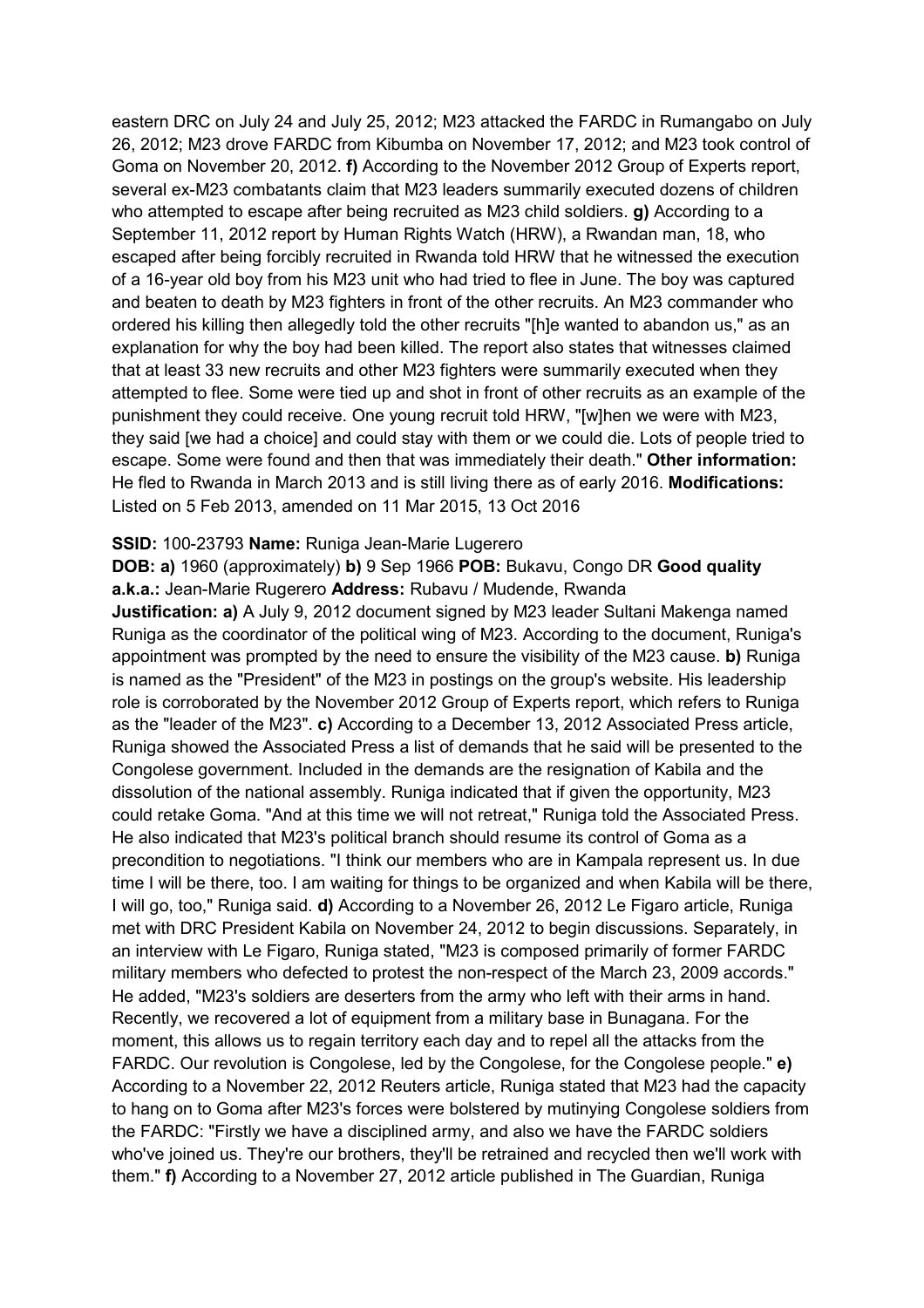indicated that M23 would refuse to obey a call by regional leaders of the International Conference of the Great Lakes to leave Goma in order to pave the way for peace talks. Instead, Runiga stated that M23's withdrawal from Goma would be the result, not a precondition, of negotiation. **g)** According to the 15 November 2012 Final Report of the Group of Experts, Runiga led a delegation that travelled to Kampala, Uganda on July 29, 2012 and finalized the M23 movement's 21-point agenda ahead of anticipated negotiations at the International Conference on the Great Lakes Region. **h)** According to a November 23, 2012 BBC article, M23 was formed when former members of the CNDP who had been integrated into the FARDC began to protest against bad conditions and pay, and lack of full implementation of the March 23, 2009 peace deal between the CNDP and the DRC that led to the CNDP's integration into the FARDC. **i)** M23 has been engaged in active military operations in order to take control of territory in eastern DRC, according to the November 2012 IPIS report. M23 and FARDC fought over control of several towns and villages in eastern DRC on July 24 and July 25, 2012; M23 attacked the FARDC in Rumangabo on July 26, 2012; M23 drove FARDC from Kibumba on November 17, 2012; and M23 took control of Goma on November 20, 2012. **j)** According to the November 2012 Group of Experts report, several ex-M23 combatants claim that M23 leaders summarily executed dozens of children who attempted to escape after being recruited as M23 child soldiers. **k)** According to a September 11, 2012 report by Human Rights Watch (HRW), a Rwandan man, 18, who escaped after being forcibly recruited in Rwanda told HRW that he witnessed the execution of a 16-year old boy from his M23 unit who had tried to flee in June. The boy was captured and beaten to death by M23 fighters in front of the other recruits. An M23 commander who ordered his killing then allegedly told the other recruits "[h]e wanted to abandon us," as an explanation for why the boy had been killed. The report also states that witnesses claimed that at least 33 new recruits and other M23 fighters were summarily executed when they attempted to flee. Some were tied up and shot in front of other recruits as an example of the punishment they could receive. One young recruits told HRW, "[w]hen we were with M23, they said [we had a choice] and could stay with them or we could die. Lots of people tried to escape. Some were found and then that was immediately their death. **Other information: a)**  Designation: M23, President **b)** Entered the Republic of Rwanda on 16 Mar 2013. As of 2016, residing in Rwanda. Participated in the creation of a new Congolese political party in June 2016, the Alliance pour le Salut du Peuple (ASP). **Modifications:** Listed on 5 Feb 2013, amended on 8 May 2013, 11 Mar 2015, 13 Oct 2016

# **Entities**

**SSID:** 100-3410 **Name:** Butembo Airlines (BAL)

**Address:** Butembo, Congo DR

**Justification:** Kisoni Kambale (deceased on 5 July 2007 and subsequently delisted on 24 April 2008 by the Security Council Committee established pursuant to resolution 1533 (2004)) used his airline to transport FNI gold, rations and weapons between Mongbwalu and Butembo. This constitutes «provision of assistance» to illegal armed groups in breach of the arms embargo of resolutions 1493 (2003) and 1596 (2005). **Other information:** Privatelyowned airline, operates out of Butembo. Since December 2008, BAL no longer holds an aircraft operating license in the DRC.

**SSID:** 100-3417 **Name:** Congomet Trading House

**Address:** Butembo, North Kivu, Congo DR

**Justification:** Congomet trading House was owned by Kisoni Kambale (deceased on 5 July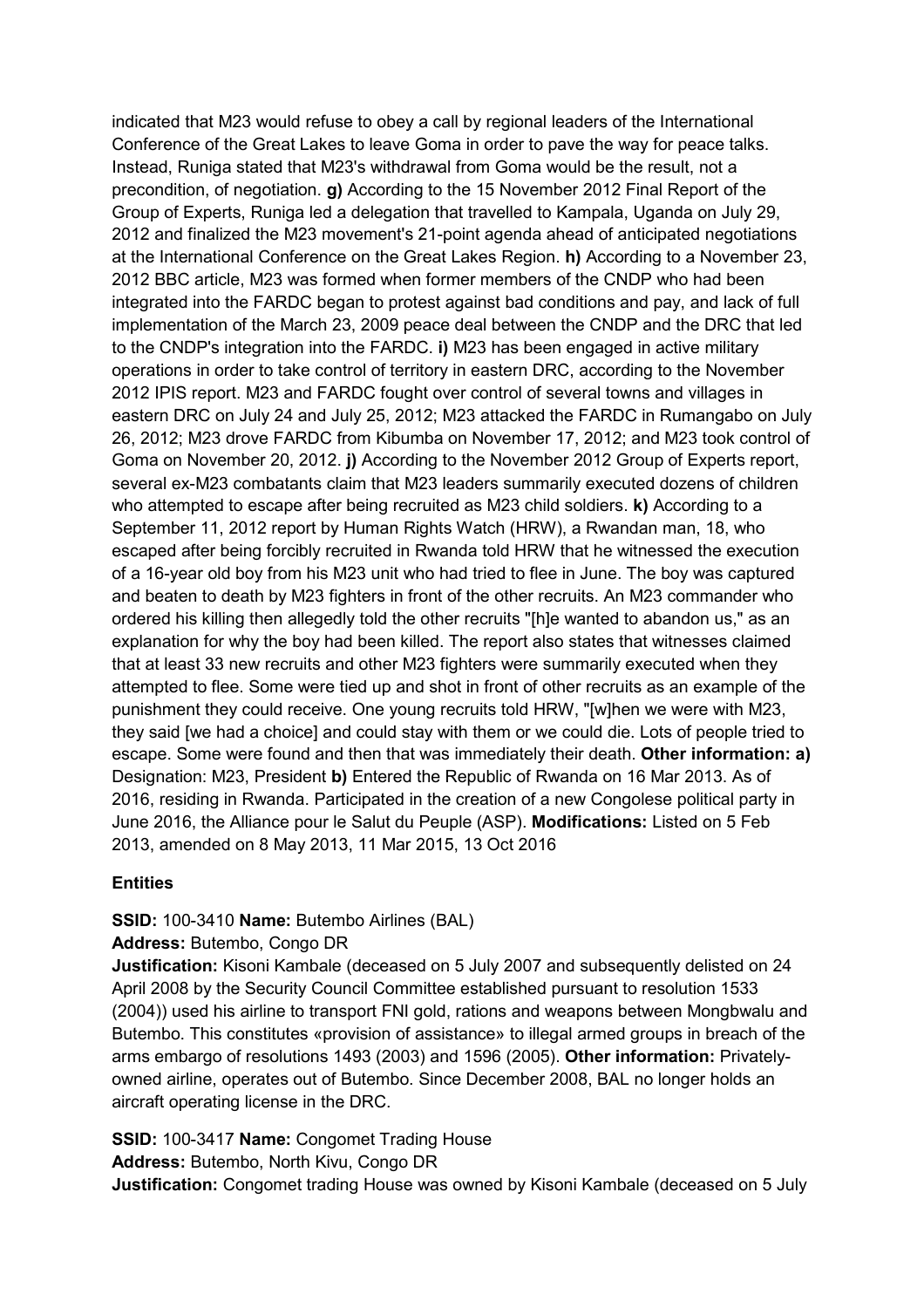2007 and subsequently delisted on 24 April 2008 by the Security Council Committee established pursuant to resolution 1533 (2004)). Kambale acquired almost all the gold production in the Mongbwalu district, which was controlled by the FNI. The FNI derived substantial income from taxes imposed on this production. This constitutes «provision of assistance» to illegal armed groups in breach of the arms embargo of resolutions 1493 (2003) and 1596 (2005). **Other information:** No longer exists as a gold trading house in Butembo, North Kivu. **Modifications:** Amended on 8 May 2013, 11 Mar 2015

**SSID:** 100-3425 **Name:** Compagnie Aerienne Des Grands Lacs (CAGL) **Spelling variant:**  Great Lakes Business Company (GLBC) (English)

**Good quality a.k.a.:** CAGL **Address: a)** Avenue Président Mobutu, Goma, Congo DR **b)**  Gisenyi, Rwanda **c)** P.O.Box 315, Goma, Congo DR

**Justification:** CAGL is a company owned by Douglas Mpamo, an individual already subject to sanctions under resolution 1596 (2005). CAGL was used to transport arms and ammunition in violation of the arms embargo of resolutions 1493 (2003) and 1596 (2005). **Other information:** As of December 2008, GLBC no longer had any operational aircraft, although several aircraft continued flying in 2008 despite UN sanctions. **Modifications:**  Amended on 8 May 2013, 11 Mar 2015

#### **SSID:** 100-3433 **Name:** Great Lakes Business Company (GLBC)

**Address: a)** GLBC, P.O.Box 315, Goma, Congo DR **b)** Gisenyi, Rwanda (possibly) **Justification:** GLBC is a company owned by Douglas Mpamo, an individual already subject to sanctions under resolution 1596 (2005). GLBC was used to transport arms and ammunition in violation of the arms embargo of resolutions 1493 (2003) and 1596 (2005). **Other information:** As of December 2008, GLBC no longer had any operational aircraft, although several aircraft continued flying in 2008 despite UN sanctions. **Modifications:**  Amended on 8 May 2013

#### **SSID:** 100-3440 **Name:** Machanga LTD

**Address:** Plot 55A, Upper Kololo Terrace, Kampala, Uganda

**Justification:** Machanga bought gold through a regular commercial relationship with traders in the DRC tightly linked to militias. This constitutes «provision of assistance» to illegal armed groups in breach of the arms embargo of resolutions 1493 (2003) and 1596 (2005). **Other information:** Gold export company (Directors: Mr. Rajendra Kumar Vaya and Mr. Hirendra M. Vaya). In 2010, assets belonging to Machanga, held in the account of Emirates Gold, were frozen by Bank of Nova Scotia Mocatta (UK). The owners of Machanga have remained involved in purchasing gold from eastern DRC. **Modifications:** Amended on 11 Mar 2015

#### **SSID:** 100-3447 **Name:** Tous Pour La Paix Et Le Developpement (NGO) **Good quality a.k.a.:** TPD **Address:** Goma, North Kivu, Congo DR

**Justification:** Implicated in violation of the arms embargo, by providing assistance to RCD-G, particularly in supplying trucks to transport arms and troops, and also by transporting weapons for distribution to parts of the population in Masisi and Rutshuru, North Kivu, in early 2005. **Other information:** Goma, with provincial committees in South Kivu, Kasai Occidental, Kasai Oriental and Maniema. Officially suspended all activities since 2008. In practice, as of June 2011 TPD offices are open and involved in cases related to returns of IDPs, community reconciliation initiatives, land conflict settlements, etc. The TPD President is Eugene Serufuli and Vice-President is Saverina Karomba. Important members include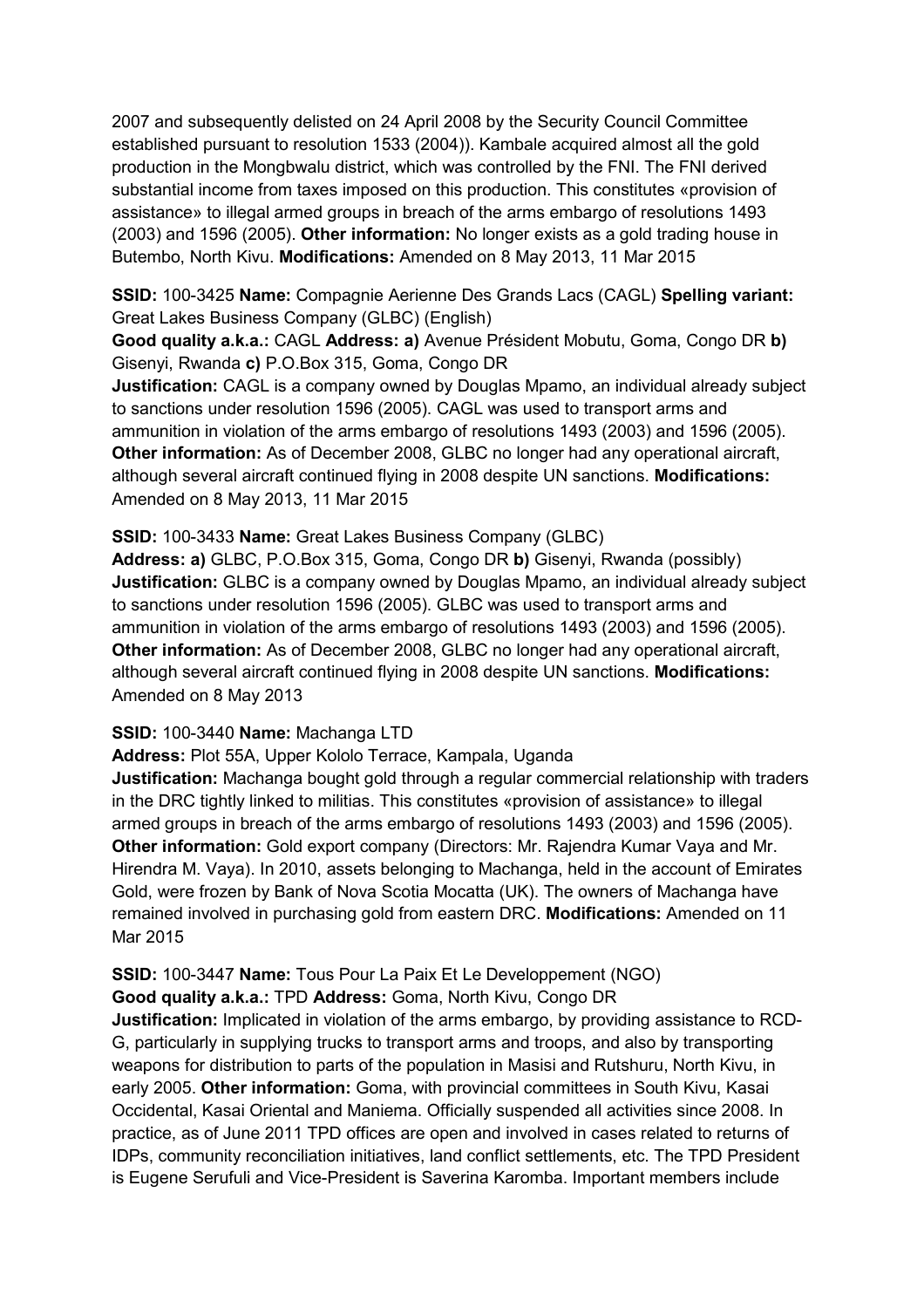North Kivu provincial deputies Robert Seninga and Bertin Kirivita **Modifications:** Amended on 8 May 2013, 11 Mar 2015

**SSID:** 100-3454 **Name:** Uganda Commercial Impex (UCI) LTD **Address: a)** Plot 22, Kanjokya Street, Kamwokya, Kampala, Uganda (Tel.: +256 41 533 578/9) **b)** P.O.Box 22709, Kampala, Uganda

**Justification:** UCI bought gold through a regular commercial relationship with traders in the DRC tightly linked to militias. This constitutes «provision of assistance» to illegal armed groups in breach of the arms embargo of resolutions 1493 (2003) and 1596 (2005). **Other information:** Gold export company (Directors Mr. Jamnadas V. Lodhia – known as «Chuni» – and his sons Mr. Kunal J. Lodhia and Jitendra J. Lodhia). In January 2011, Ugandan authorities notified the Committee that following an exemption on its financial holdings, Emirates Gold repaid UCI's dept to Crane Bank in Kampala, leading to final closure of its accounts. The directors of UCI have remained involved in purchasing gold from eastern DRC. **Modifications:** Amended on 8 May 2013, 11 Mar 2015

**SSID:** 100-23799 **Name:** Forces démocratiques de libération du Rwanda (FDLR) **Good quality a.k.a.: a)** FDLR **b)** Force Combattante Abacunguzi **c)** Combatant Force for the Liberation of Rwanda **d)** FOCA **Address: a)** North Kivu, Congo DR **b)** South Kivu, Congo DR

**Justification: a)** The Forces démocratiques de libération du Rwanda (FDLR) is one of the largest foreign armed groups operating in the territory of the Democratic Republic of the Congo (DRC). The group was formed in 2000, and has committed serious violations of international law involving the targeting of women and children in armed conflict, including killing and maiming, sexual violence, and forced displacement. **b)** According to a 2010 report from Amnesty International, the FDLR were responsible for the killings of ninety-six civilians in Busurguni, Walikali territory. Some of the victims were burned alive in their homes. **c)**  According to the same source, in June 2010, an NGO medical centre reported around sixty cases a month of girls and women who had been raped in the southern Lubero territory, North-Kivu by armed groups including the FDLR. **d)** According to a December 20, 2010 report from Human Rights Watch (HRW), there has been documented evidence of the FDLR actively conducting child recruitment. HRW has identified at least 83 Congolese children under the age of 18, some as young as 14, who have been forcibly recruited by the FDLR. **e)**  In January 2012, HRW reported that FDLR combatants attacked numerous villages in the Masisi territory, killing six civilians, raping two women, and abducting at least 48 people. According to a June 2012 report from HRW, in May 2012 FDLR fighters attacked civilians in Kamananga and Lumenje, in South Kivu province, as well as in Chambucha, Walikale territory, and villages in the Ufumandu area of Masisi territory, North Kivu province. In these attacks, FDLR fighters with machetes and knives hacked to death dozens of civilians, including numerous children. **f)** According to the June 2012 Group of Experts Report, the FDLR attacked several villages in South Kivu from December 31, 2011 to January 4, 2012. A United Nations investigation confirmed that at least 33 persons, including 9 children and 6 women, had been killed, either burned alive, decapitated or shot during the attack. In addition, one woman and one girl had been raped. **g)** The June 2012 Group of Experts Report also states that a United Nations investigation confirmed that the FDLR massacred at least 14 civilians, including 5 women and 5 children in South Kivu in May 2012. According to the November 2012 Group of Experts report, the UN documented at least 106 incidents of sexual violence committed by the FDLR between December 2011 and September 2012. The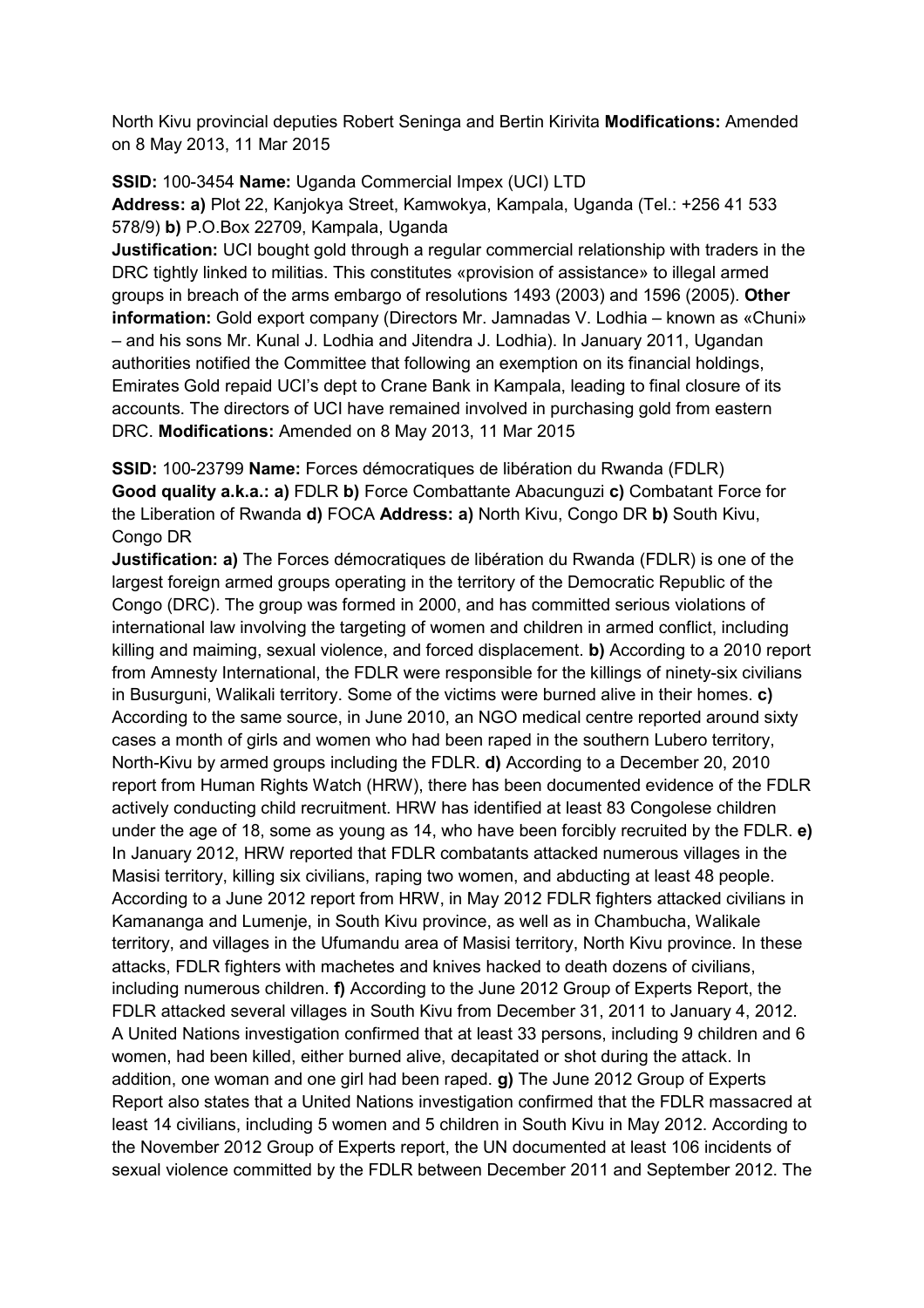November 2012 Group of Experts report notes that, according to a UN investigation, the FDLR raped seven women in the night of 10 March 2012, including a minor, in Kalinganya, Kabare territory. The FDLR attacked the village again on 10 April 2012 and raped three of the women for the second time. The November 2012 Group of Experts report also reports 11 killings by the FDLR in Bushibwambombo, Kalehe on 6 April 2012, and FDLR involvement in 19 further killings in Masisi territory, including five minors and six women, in May. **Other information:** Email: Fdlr@fmx.de (mailto:Fdlr@fmx.de); fldrrse@yahoo.fr (mailto:fldrrse@yahoo.fr); fdlr@gmx.net (mailto:fdlr@gmx.net); fdlrsrt@gmail.com (mailto:fdlrsrt@gmail.com); humura2020@gmail.com (mailto:humura2020@gmail.com) **Modifications:** Listed on 5 Feb 2013, amended on 8 May 2013, 11 Mar 2015

## **SSID:** 100-23811 **Name:** M23

#### **Good quality a.k.a.:** Mouvement du 23 mars

**Justification: a)** The Mouvement Du 23 Mars (M23) is an armed group operating in the Democratic Republic of the Congo (DRC) that has been the recipient of arms and related materiel, including advice, training, and assistance related to military activities. Several eyewitness testimonies state that M23 receives general military supplies from the Rwandan Defense Forces (RDF) in the form of weapons and ammunition in addition to materiel support for combat operations. **b)** M23 has been complicit in and responsible for committing serious violations of international law involving the targeting of women and children in situations of armed conflict in the DRC including killing and maiming, sexual violence, abduction, and forced displacement. According to numerous reports, investigations, and testimonies from eyewitnesses, M23 has been responsible for carrying out mass killings of civilians, as well as raping women and children throughout various regions of the DRC. Several reports indicate that M23 fighters have carried out 46 rapes against women and girls, the youngest of which was 8 years old. In addition to reports of sexual violence, M23 has also carried out extensive forced recruitment campaigns of children into the ranks of the group. It is estimated that M23 has carried out the forced recruitment of 146 young men and boys in the Rutshuru territory alone in eastern DRC since July 2012. Some of the victims have been as young as 15 years old. **c)** The atrocities committed by M23 against the civilian population of the DRC, as well as M23's forced recruitment campaign, and being the recipient of arms and military assistance has dramatically contributed to instability and conflict within the region and in some instances, violated international law. **Other information:** Email: mouvementdu23mars1@gmail.com

(mailto:mouvementdu23mars1@gmail.com) **Modifications:** Listed on 5 Feb 2013, amended on 8 May 2013, 11 Mar 2015

#### **SSID:** 100-27961 **Name:** ADF

**Good quality a.k.a.:** Allied Democratic Forces **F.k.a.: a)** Forces Démocratiques Alliées - Armée Nationale de Libération de l'Ouganda **b)** ADF/NALU **c)** NALU **Address:** North Kivu Province, Congo DR

**Justification: a)** The ADF has recruited and used child soldiers in violation of applicable international law (UNSCR paragraph 4 (d)). The United Nations Group of Experts on the Democratic Republic of the Congo's ("GOE") 2013 final report stated that the GOE interviewed three former ADF fighters who had escaped during 2013 and who described how ADF recruiters in Uganda lure people to the DRC with false promises of employment (for adults) and free education (for children) and then force them to join the ADF. Also according to the GOE's report, former ADF fighters told the GOE that the ADF's training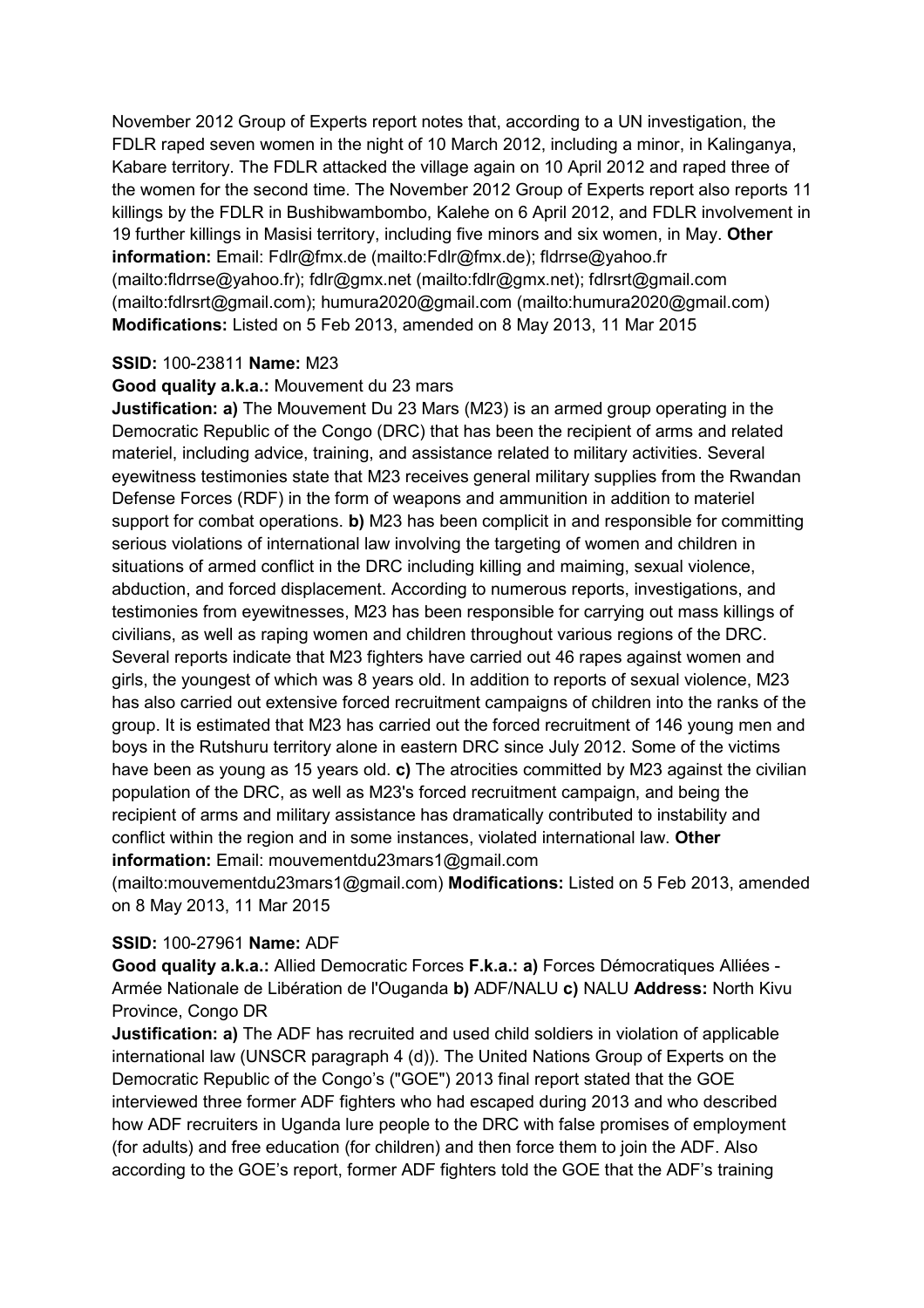groups typically include adult men and boys and two boys who escaped from the ADF in 2013 told the GOE that they had received military training from the ADF. The GOE report also includes an account of ADF's training by a "former ADF child soldier". According to the GOE's 2012 final report, the ADF recruits include children, as exemplified by the case of an ADF recruiter who was captured by Ugandan authorities in Kasese with six young boys on his way to the DRC in Jul 2012. A specific example of the ADF's recruitment and use of children is seen in a 6 Jan 2009 letter from the former Africa Director for Human Rights Watch, Georgette Gagnon, to Uganda's former Minister of Justice, Kiddhu Makubuyu, stating that a boy named Bushobozi Irumba was abducted at 9 years of age by the ADF in 2000. He was required to provide transport and other services to ADF fighters. In addition, "The Africa Report" cited allegations that the ADF is allegedly recruiting children as young as 10 years of age as child soldiers and cited a Uganda People's Defence Force (UPDF) spokesperson as stating that the UPDF rescued 30 children from a training camp on Buvuma Island in Lake Victoria. **b)** The ADF has also committed numerous violations of international human rights and international humanitarian law against women and children, including killing, maiming, and sexual violence (UNSCR paragraph 4 (e)). According to the GOE 2013 final report, in 2013 the ADF attacked numerous villages, which prompted more than 66,000 people to flee into Uganda. These attacks depopulated a large area, which ADF has since controlled by abducting or killing people who return to their villages. Between Jul and Sep 2013, ADF decapitated at least five people in the Kamango area, shot several others, and kidnapped dozens more. These actions terrorized the local population and deterred people from returning home. The Global Horizontal Note, a monitoring and reporting mechanism of grave violations against children in situations of armed conflict, reported to the Security Council's Working Group on Children and Armed Conflict (CAAC) that during the Oct to Dec 2013 reporting period, ADF was responsible for 14 of the 18 child casualties documented, including in an incident on 11 Dec 2013, in Beni territory, North Kivu, when ADF attacked the village of Musuku, killing 23 people, including 11 children (three girls and eight boys), aged 2 months to 17 years. All victims had all been severely mutilated with machetes, including two children who survived the attack. The Mar 2014 Report of the Secretary General on Conflict Related Sexual Violence identifies the "Allied Democratic Forces — National Army for the Liberation of Uganda" on its list of "Parties credibly suspected of committing or being responsible for rape or other forms of sexual violence in situations of armed conflict." **c)** The ADF has also participated in attacks against the UN Organization Stabilization Mission in the DRC (MONUSCO) peacekeepers (UNSCR paragraph 4 (i)). MONUSCO reported that ADF has conducted at least two attacks on MONUSCO peacekeepers. The first, on 14 Jul 2013, was an attack on a MONUSCO patrol on the road between Mbau and Kamango. This attack is detailed in the 2013 GOE final report. The second attack occurred on 3 Mar 2014. A MONUSCO vehicle was attacked with grenades 10 kilometres from the Mavivi airport in Beni, resulting in injuries to five peacekeepers. **Relation:** The ADF's leader is Mukulu Jamil (SSID 100-3217) **Other information: a)** The ADF was created in 1995 and is located in the mountainous DRC-Uganda border area. According to the GOE's 2013 final report, citing Ugandan officials and UN sources, in 2013 the ADF had an estimated strength of 1,200 to 1,500 armed fighters located in north-east Beni Territory of North Kivu province, close to the border with Uganda. These same sources estimate ADF's total membership — including women and children to be between 1,600 and 2,500. Due to offensive military operations by the Congolese Armed Forces (FARDC) and MONUSCO conducted in 2013 and 2014, ADF has dispersed its fighters to numerous smaller bases, and moved women and children to areas west of